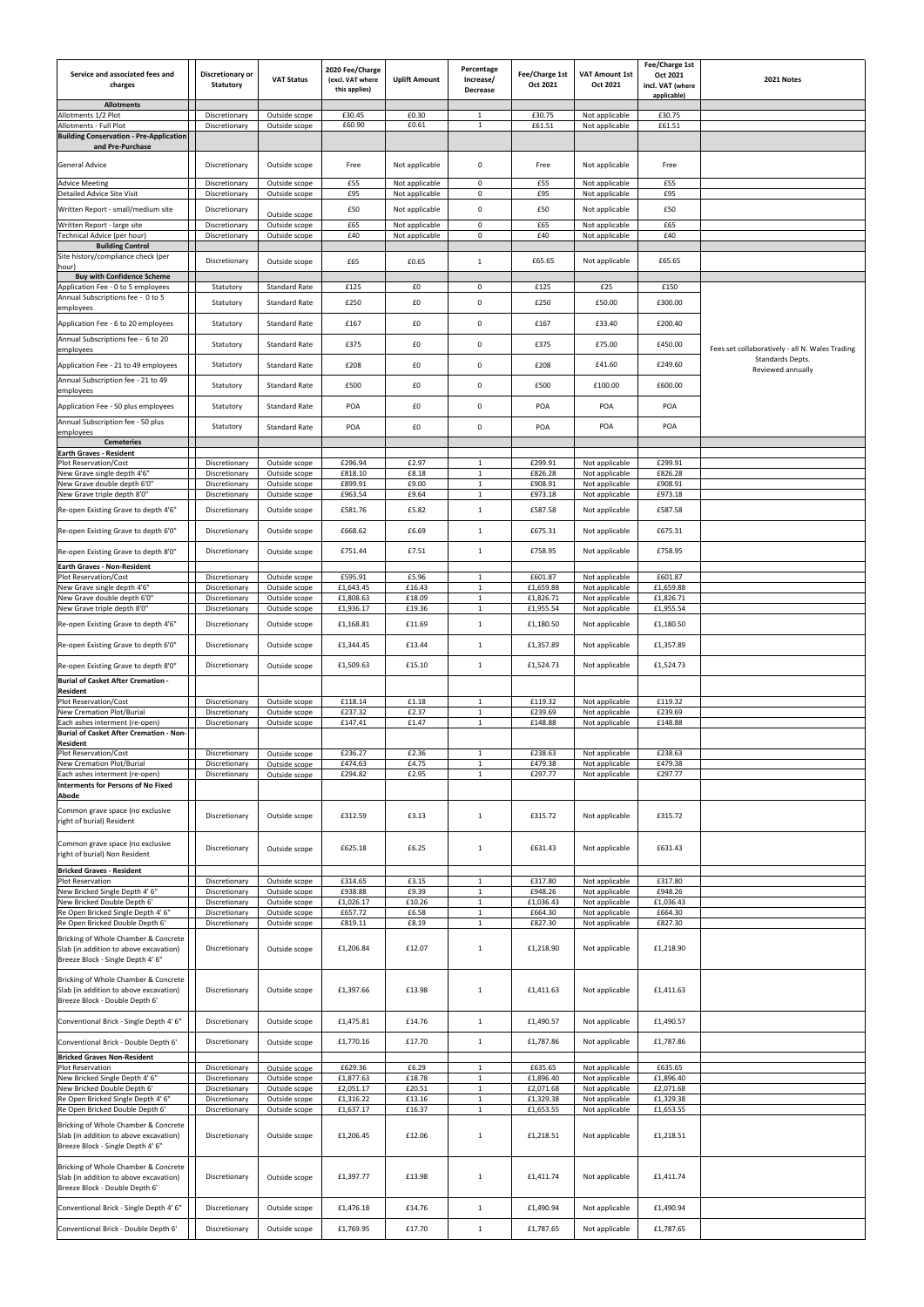| Service and associated fees and<br>charges                                    | Discretionary or<br><b>Statutory</b> | <b>VAT Status</b>                            | 2020 Fee/Charge<br>(excl. VAT where<br>this applies) | <b>Uplift Amount</b>             | Percentage<br>Increase/<br>Decrease | Fee/Charge 1st<br>Oct 2021 | <b>VAT Amount 1st</b><br>Oct 2021 | Fee/Charge 1st<br>Oct 2021<br>incl. VAT (where<br>applicable) | 2021 Notes                                         |
|-------------------------------------------------------------------------------|--------------------------------------|----------------------------------------------|------------------------------------------------------|----------------------------------|-------------------------------------|----------------------------|-----------------------------------|---------------------------------------------------------------|----------------------------------------------------|
| Bricked Graves - Resident and Non-<br>Resident                                |                                      |                                              |                                                      |                                  |                                     |                            |                                   |                                                               |                                                    |
| Whitewash Charges - Single Depth 4' 6"                                        | Discretionary                        | Outside scope                                | £81.55                                               | £0.82                            | $\mathbf{1}$                        | £82.36                     | Not applicable                    | £82.36                                                        |                                                    |
| Whitewash Charges - Double Depth 6'                                           | Discretionary                        | Outside scope                                | £101.41                                              | £1.01                            | 1                                   | £102.42                    | Not applicable                    | £102.42                                                       |                                                    |
| <b>Other Fees</b><br>Right to erect headstone                                 | Discretionary                        | Outside scope                                | £149.50                                              | £1.49                            | $\mathbf{1}$                        | £150.99                    | Not applicable                    | £150.99                                                       |                                                    |
| Right to erect tablet                                                         | Discretionary                        | Outside scope                                | £77.36                                               | £0.77                            | 1                                   | £78.14                     | Not applicable                    | £78.14                                                        |                                                    |
| Additional inscription<br>Saturday burials (in addition to normal             | Discretionary                        | Outside scope                                | £36.59                                               | £0.37                            | $\mathbf{1}$                        | £36.96                     | Not applicable                    | £36.96                                                        |                                                    |
| charge) Resident                                                              | Discretionary                        | Outside scope                                | £360.68                                              | £3.61                            | 1                                   | £364.29                    | Not applicable                    | £364.29                                                       |                                                    |
| Saturday burials (in addition to normal<br>charge) Non Resident               | Discretionary                        | Outside scope                                | £721.36                                              | £7.21                            | $\mathbf{1}$                        | £728.57                    | Not applicable                    | £728.57                                                       |                                                    |
| Saturday ashes interment (in addition<br>to normal charge) Resident           | Discretionary                        | Outside scope                                | £94.09                                               | £0.94                            | 1                                   | £95.03                     | Not applicable                    | £95.03                                                        |                                                    |
| Saturday ashes interment (in addition<br>to normal charge) Non Resident       | Discretionary                        | Outside scope                                | £188.18                                              | £1.88                            | 1                                   | £190.06                    | Not applicable                    | £190.06                                                       |                                                    |
| Use of chapel (1 hr)                                                          | Discretionary                        | Outside scope                                | £135.91                                              | £1.36                            | 1                                   | £137.27                    | Not applicable                    | £137.27                                                       |                                                    |
| Exclusive Right of Burial Transfer of<br>Ownership                            | Discretionary                        | Outside scope                                | £31.47                                               | £0.31                            | $\mathbf{1}$                        | £31.78                     | Not applicable                    | £31.78                                                        |                                                    |
| Exclusive Right of Burial Transfer of<br>Ownership (Statutory Declaration)    | Discretionary                        | Outside scope                                | £46.69                                               | £0.47                            | $\mathbf{1}$                        | £47.16                     | Not applicable                    | £47.16                                                        |                                                    |
| Supply & Fix Memorial Bench                                                   | Discretionary                        | <b>Standard Rate</b>                         | £840.72                                              | £8.41                            | $\mathbf{1}$                        | £849.12                    | £169.82                           | £1,018.95                                                     |                                                    |
| (Monmouth)                                                                    |                                      |                                              |                                                      |                                  |                                     |                            |                                   |                                                               |                                                    |
| Supply & Fix Memorial Bench (Colwyn)<br>Supply & Fix Memorial Bench           | Discretionary                        | Standard Rate                                | £840.72                                              | £8.41                            | $\mathbf{1}$                        | £849.12                    | £169.82                           | £1,018.95                                                     |                                                    |
| (Cavendish)                                                                   | Discretionary                        | <b>Standard Rate</b>                         | £885.15                                              | £8.85                            | 1                                   | £894.00                    | £178.80                           | £1,072.80                                                     |                                                    |
| Supply & Fix Memorial Bench<br>(Westminster)                                  | Discretionary                        | <b>Standard Rate</b>                         | £960.07                                              | £9.60                            | 1                                   | £969.67                    | £193.93                           | £1,163.61                                                     |                                                    |
| Memorial Plaque (Kelsterton Garden of<br>Remembrance)                         | Discretionary                        | <b>Standard Rate</b>                         | £171.63                                              | £1.72                            | 1                                   | £173.34                    | £34.67                            | £208.01                                                       |                                                    |
| Memorial Plaque (space reservation)                                           | Discretionary                        | Standard Rate                                | £124.58                                              | £1.25                            | 1                                   | £125.83                    | £25.17                            | £150.99                                                       |                                                    |
| Child's Memorial Plaque (Row 1)                                               | Discretionary                        | <b>Standard Rate</b>                         | £0.00                                                | Not applicable                   |                                     | £0.00                      | £0.00                             | £0.00                                                         |                                                    |
| Child's Memorial Plaque (Row 2)<br>Child's Memorial Plaque (Row 3)            | Discretionary<br>Discretionary       | <b>Standard Rate</b><br><b>Standard Rate</b> | £0.00<br>£0.00                                       | Not applicable<br>Not applicable |                                     | £0.00<br>£0.00             | £0.00<br>£0.00                    | £0.00<br>£0.00                                                | Welsh Government Guidelines stipulate this         |
| Child's Memorial Plaque (Row 4)                                               | Discretionary                        | <b>Standard Rate</b>                         | £0.00                                                | Not applicable                   |                                     | £0.00                      | £0.00                             | £0.00                                                         | service should be offered free of charge           |
| Child's Memorial Plaque (Row 5)<br><b>Carelink</b>                            | Discretionary                        | <b>Standard Rate</b>                         | £0.00                                                | Not applicable                   |                                     | £0.00                      | £0.00                             | £0.00                                                         |                                                    |
| Alarm installation<br>Unless relief applies                                   | Discretionary                        | Exempt                                       | £25.38                                               | £0.00                            | 0                                   | £25.38                     | Not applicable                    | £25.38                                                        |                                                    |
| Alarm Monitoring - weekly charge<br>Unless relief applies                     | Discretionary                        | Exempt                                       | £2.20                                                | £0.00                            | $\mathbf 0$                         | £2.20                      | Not applicable                    | £2.20                                                         | Full review to be conducted in year                |
| <b>Civil Parking Enforcement</b>                                              |                                      |                                              |                                                      |                                  |                                     |                            |                                   |                                                               |                                                    |
| Higher rate Penalty Charge Notice                                             | Statutory                            | Outside scope                                | £70                                                  | Not applicable                   | $\boldsymbol{0}$                    | £70                        | Not applicable                    | £70                                                           |                                                    |
| Higher rate Penalty Charge Notice -<br>payment within 14 days                 | Statutory                            | Outside scope                                | £35                                                  | Not applicable                   | 0                                   | £35                        | Not applicable                    | £35                                                           |                                                    |
| Higher rate Penalty Charge Notice -                                           | Statutory                            | Outside scope                                | £105                                                 | Not applicable                   | $\mathbf 0$                         | £105                       | Not applicable                    | £105                                                          |                                                    |
| Charge Certificate<br>Lower rate Penalty Charge Notice                        | Statutory                            | Outside scope                                | £50                                                  | Not applicable                   | 0                                   | £50                        | Not applicable                    | £50                                                           |                                                    |
| Lower rate Penalty Charge Notice -                                            | Statutory                            | Outside scope                                | £25                                                  | Not applicable                   | 0                                   | £25                        | Not applicable                    | £25                                                           |                                                    |
| payment within 14 days<br>Lower rate Penalty Charge Notice -                  | Statutory                            | Outside scope                                | £75                                                  | Not applicable                   | $\mathbf 0$                         | £75                        | Not applicable                    | £75                                                           |                                                    |
| <b>Charge Certificate</b><br>Countryside                                      |                                      |                                              |                                                      |                                  |                                     |                            |                                   |                                                               |                                                    |
| Hire of Wepre field                                                           | Discretionary                        | Exempt                                       | £406.00                                              | £4.06                            | 1                                   | £410.06                    | Not applicable                    | £410.06                                                       |                                                    |
| Hire of Buckley field<br>Hire of Garden Room (per hour)                       | Discretionary<br>Discretionary       | Exempt<br>Exempt                             | £406.00<br>£15.73                                    | £4.06<br>£0.16                   | $\mathbf{1}$<br>1                   | £410.06<br>£15.89          | Not applicable<br>Not applicable  | £410.06<br>£15.89                                             |                                                    |
| Hire of Garden Room Half Day (4 hours)                                        | Discretionary                        | Exempt                                       | £52.27                                               | £0.52                            | $\mathbf{1}$                        | £52.80                     | Not applicable                    | £52.80                                                        |                                                    |
| Hire of Garden Room Full Day (8 hours)                                        | Discretionary                        | Exempt                                       | £83.74                                               | £0.84                            | $\mathbf{1}$                        | £84.57                     | Not applicable                    | £84.57                                                        |                                                    |
| Education Visit Wepre Half Day - per<br>child                                 | Discretionary                        | Outside scope                                | £3.00                                                | Not applicable                   | $\boldsymbol{0}$                    | £3                         | Not applicable                    | £3                                                            | Annual uplift to be applied every three years with |
| Minimum £60 for 2 hours<br>Education Visit Wepre Full Day - per<br>child      | Discretionary                        | Outside scope                                | £4.00                                                | Not applicable                   | $\boldsymbol{0}$                    | £4                         | Not applicable                    | £4                                                            | the first uplift due in 2022                       |
| Minimum £80 for 4 hours                                                       |                                      |                                              |                                                      |                                  | $\mathbf{1}$                        |                            |                                   |                                                               |                                                    |
| Evening ranger talk<br><b>Domestic Energy Efficiency Project</b>              | Discretionary                        | Outside scope                                | £33.50                                               | £0.33                            |                                     | £33.83                     | Not applicable                    | £33.83                                                        |                                                    |
| (DEEP)<br>LA Flex Declarations                                                | Discretionary                        | <b>Standard Rate</b>                         | £101.50                                              | £1.02                            | 1                                   | £102.52                    | £20.50                            | £123.02                                                       |                                                    |
| <b>Electoral Services</b>                                                     |                                      |                                              |                                                      |                                  |                                     |                            |                                   |                                                               |                                                    |
| Full register of electors and the notice<br>of alteration (data format)       | Statutory                            | Outside scope                                | £20                                                  | Not applicable                   | 0                                   | £20                        | Not applicable                    | £20                                                           |                                                    |
| For each 1,000 entries (or part thereof)<br>of full register (data format)    | Statutory                            | Outside scope                                | £1.50                                                | Not applicable                   | $\boldsymbol{0}$                    | £1.50                      | Not applicable                    | £1.50                                                         |                                                    |
| Full register of electors and the notice<br>of alteration (printed format)    | Statutory                            | Outside scope                                | £10                                                  | Not applicable                   | 0                                   | £10                        | Not applicable                    | £10                                                           |                                                    |
| For each 1,000 entries (or part thereof)<br>of full register (printed format) | Statutory                            | Outside scope                                | £5                                                   | Not applicable                   | 0                                   | £5                         | Not applicable                    | £5                                                            |                                                    |
| List of overseas electors (data format)                                       | Statutory                            | Outside scope                                | £20                                                  | Not applicable                   | $\mathsf{O}$                        | £20                        | Not applicable                    | £20                                                           |                                                    |
| For each 100 entries (or part thereof)<br>overseas electors (data format)     | Statutory                            | Outside scope                                | £1.50                                                | Not applicable                   | $\mathsf{O}$                        | £1.50                      | Not applicable                    | £1.50                                                         |                                                    |
| List of overseas electors (printed                                            | Statutory                            | Outside scope                                | £10                                                  | Not applicable                   | $\mathsf{O}$                        | £10                        | Not applicable                    | £10                                                           |                                                    |
| format)<br>For each 100 entries (or part thereof)                             |                                      |                                              |                                                      |                                  |                                     |                            |                                   |                                                               |                                                    |
| of overseas electors (printed format)<br>Edited register (data format)        | Statutory<br>Statutory               | Outside scope<br>Outside scope               | £5<br>£20                                            | Not applicable<br>Not applicable | $\mathbf 0$<br>$\mathbf 0$          | £5<br>£20                  | Not applicable<br>Not applicable  | £5<br>£20                                                     |                                                    |
| For each 1,000 entries (or part thereof)                                      |                                      |                                              |                                                      |                                  |                                     |                            |                                   |                                                               |                                                    |
| edited register (data format)<br>Edited register (printed format)             | Statutory<br>Statutory               | Outside scope<br>Outside scope               | £1.50<br>£10                                         | Not applicable<br>Not applicable | $\mathbf 0$<br>$\mathbf 0$          | £1.50<br>£10               | Not applicable<br>Not applicable  | £1.50<br>£10                                                  |                                                    |
| For each 1,000 entries (or part thereof)                                      | Statutory                            | Outside scope                                | £5                                                   | Not applicable                   | 0                                   | £5                         | Not applicable                    | £5                                                            |                                                    |
| edited register (printed format)<br>Marked electoral registers and absent     |                                      |                                              |                                                      |                                  |                                     |                            |                                   |                                                               |                                                    |
| voters' lists                                                                 | Statutory                            | Outside scope                                | £10                                                  | Not applicable                   | 0                                   | £10                        | Not applicable                    | £10                                                           |                                                    |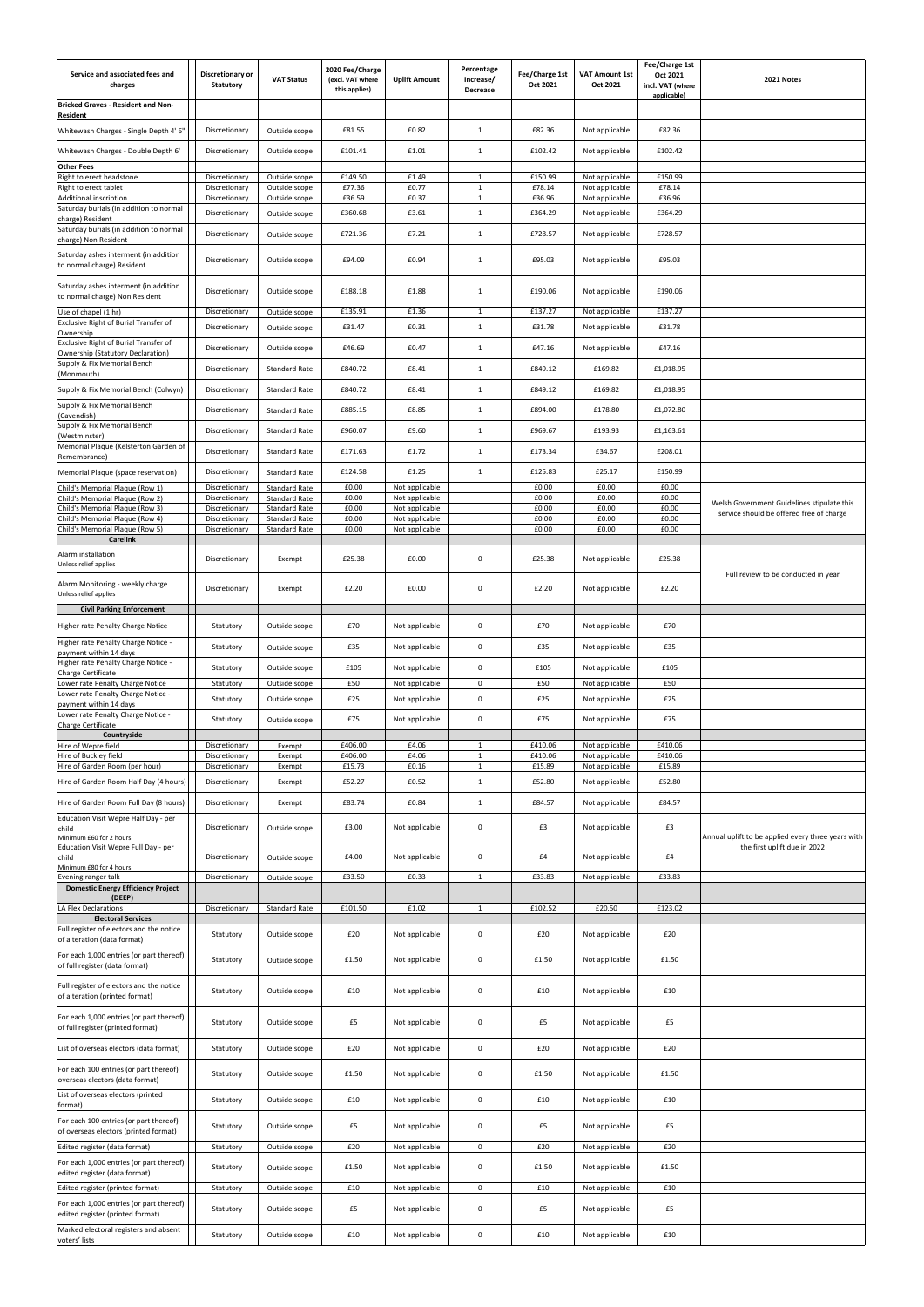| Service and associated fees and<br>charges                                                                                                           | Discretionary or<br><b>Statutory</b> | <b>VAT Status</b>                     | 2020 Fee/Charge<br>(excl. VAT where<br>this applies) | <b>Uplift Amount</b>             | Percentage<br>Increase/<br>Decrease | Fee/Charge 1st<br>Oct 2021 | <b>VAT Amount 1st</b><br>Oct 2021                                                                                                                                                                                     | Fee/Charge 1st<br>Oct 2021<br>incl. VAT (where<br>applicable) | 2021 Notes                                                                                   |
|------------------------------------------------------------------------------------------------------------------------------------------------------|--------------------------------------|---------------------------------------|------------------------------------------------------|----------------------------------|-------------------------------------|----------------------------|-----------------------------------------------------------------------------------------------------------------------------------------------------------------------------------------------------------------------|---------------------------------------------------------------|----------------------------------------------------------------------------------------------|
| Per 1,000 entries (or part thereof)<br>marked electoral registers (printed)                                                                          | Statutory                            | Outside scope                         | £2                                                   | Not applicable                   | $\boldsymbol{0}$                    | £2                         | Not applicable                                                                                                                                                                                                        | £2                                                            |                                                                                              |
| Per 1,000 entries (or part thereof)<br>marked electoral registers (data)                                                                             | Statutory                            | Outside scope                         | £1                                                   | Not applicable                   | $\mathbf 0$                         | £1                         | Not applicable                                                                                                                                                                                                        | £1                                                            |                                                                                              |
| Overseas pensions - proof of life<br>confirmation (at County Hall)                                                                                   | Statutory                            | Outside scope                         | £20                                                  | Not applicable                   | 0                                   | £20                        | Not applicable                                                                                                                                                                                                        | £20                                                           |                                                                                              |
| Overseas pensions - proof of life                                                                                                                    | Statutory                            | Outside scope                         | £40                                                  | Not applicable                   | $\boldsymbol{0}$                    | £40                        | Not applicable                                                                                                                                                                                                        | £40                                                           |                                                                                              |
| confirmation (at home)<br><b>Enforcement Agent fees</b>                                                                                              |                                      |                                       |                                                      |                                  |                                     |                            |                                                                                                                                                                                                                       |                                                               |                                                                                              |
| <b>Compliance Notice</b><br><b>Enforcement Visit</b>                                                                                                 | Statutory<br>Statutory               | Outside scope<br>Outside scope        | £75<br>£235                                          | Not applicable<br>Not applicable | 0<br>0                              | £75<br>£235                | Not applicable<br>Not applicable                                                                                                                                                                                      | £75<br>£235                                                   |                                                                                              |
| Enforcement Visit - debt over £1,500                                                                                                                 | Statutory                            | Outside scope                         | Plus 7.5%                                            | Not applicable                   | 0                                   | Plus 7.5%                  | Not applicable                                                                                                                                                                                                        | Plus 7.5%                                                     |                                                                                              |
| Removal Fee                                                                                                                                          | Statutory                            | Outside scope                         | £110                                                 | Not applicable                   | $\mathbf 0$                         | £110                       | Not applicable                                                                                                                                                                                                        | £110                                                          |                                                                                              |
| Removal Fee - debt over £1,500<br><b>Environmental Permitting</b>                                                                                    | Statutory                            | Outside scope                         | Plus 7.5%                                            | Not applicable                   | $\mathbf 0$                         | Plus 7.5%                  | Not applicable                                                                                                                                                                                                        | Plus 7.5%                                                     |                                                                                              |
| The local authority permits for part B<br>installations and mobile plant and<br>solvent emission activities (fees and<br>charges)(Wales) scheme 2016 | Statutory                            | Outside scope                         |                                                      | Not applicable                   |                                     |                            | Up to date information on fees is available online at:<br>https://gov.wales/local-authority-permits-part-b-<br>installations-and-mobile-plant-and-solvent-emission-<br>activities-fees                                |                                                               |                                                                                              |
| <b>Explosives and Petroleum</b>                                                                                                                      |                                      |                                       |                                                      |                                  |                                     |                            |                                                                                                                                                                                                                       |                                                               |                                                                                              |
| Storage of explosives up to 2000kg                                                                                                                   | Statutory                            | Outside scope                         |                                                      | Not applicable                   |                                     |                            | The schedule of fees can be found under Schedule 7; Part<br>3; of the Health and Safety and Nuclear Fees Regulations<br>2016. Available from:<br>http://www.legislation.gov.uk/uksi/2016/253/made                     |                                                               |                                                                                              |
| Petroleum (Consolidation) Regulations<br>2014                                                                                                        | Statutory                            | Outside scope                         |                                                      | Not applicable                   |                                     |                            | The schedule of fees can be found under Schedule 7; Part<br>5; Regulation 6 and 14 of the Health and Safety and<br>Nuclear Fees Regulations 2016. Available from:<br>http://www.legislation.gov.uk/uksi/2016/253/made |                                                               |                                                                                              |
| <b>Food Export Certificate</b><br>Food Export Certificate                                                                                            | Discretionary                        | Outside scope                         | £51.00                                               | £0.51                            | $\mathbf{1}$                        | £51.51                     | Not applicable                                                                                                                                                                                                        | £51.51                                                        |                                                                                              |
| Food Export Certificate visit (if<br>required) - per hour                                                                                            | Discretionary                        | Outside scope                         | £68                                                  | £0.68                            | $\mathbf{1}$                        | £68.68                     | Not applicable                                                                                                                                                                                                        | £68.68                                                        |                                                                                              |
| Food Hygiene Rating Scheme - Re-<br>rating                                                                                                           |                                      |                                       |                                                      |                                  |                                     |                            |                                                                                                                                                                                                                       |                                                               |                                                                                              |
| Re-rating inspection                                                                                                                                 | Statutory                            | Outside scope                         | £180                                                 | £0                               | $\mathbf 0$                         | £180.00                    | Not applicable                                                                                                                                                                                                        | £180.00                                                       |                                                                                              |
| <b>Food Safety Business Advice</b><br>Food Safety Business Advice - up to two                                                                        | Discretionary                        | Outside scope                         | £152                                                 | £1.52                            | $\mathbf{1}$                        | £153.77                    | Not applicable                                                                                                                                                                                                        | £153.77                                                       |                                                                                              |
| hours                                                                                                                                                |                                      |                                       |                                                      |                                  |                                     |                            |                                                                                                                                                                                                                       |                                                               |                                                                                              |
| <b>Food Voluntary Surrender Certificate</b>                                                                                                          |                                      |                                       |                                                      |                                  |                                     |                            |                                                                                                                                                                                                                       |                                                               |                                                                                              |
| Food Voluntary Surrender Certificate                                                                                                                 | Discretionary                        | Outside scope                         | £51.00                                               | £0.51                            | $\mathbf{1}$                        | £51.51                     | Not applicable                                                                                                                                                                                                        | £51.51                                                        |                                                                                              |
| Food Voluntary Surrender Certificate<br>visit (required) - per hour                                                                                  | Discretionary                        | Outside scope                         | £68                                                  | £0.68                            | 1.00                                | £68.68                     | Not applicable                                                                                                                                                                                                        | £68.68                                                        |                                                                                              |
| <b>Health and Safety</b><br>Factual Statement - per hour                                                                                             | Discretionary                        | Outside scope                         | £67                                                  | £0.67                            | 1.00                                | £67.67                     | Not applicable                                                                                                                                                                                                        | £67.67                                                        |                                                                                              |
| <b>Highway Network</b><br>Section 50 licence                                                                                                         | Statutory                            | Outside scope                         | £551                                                 | £11                              | 2.00                                | £562                       | Not applicable                                                                                                                                                                                                        | £562                                                          |                                                                                              |
| Emergency road closure<br>Temporary traffic order                                                                                                    | Statutory<br>Statutory               | Outside scope<br>Outside scope        | £809<br>£1,967                                       | £16.00<br>£39.00                 | 1.98<br>1.98                        | £825<br>£2,006             | Not applicable<br>Not applicable                                                                                                                                                                                      | £825<br>£2,006                                                |                                                                                              |
| Switching off of traffic lights (during                                                                                                              | Statutory                            | Outside scope                         | £132                                                 | £2.00                            | 1.52                                | £134                       | Not applicable                                                                                                                                                                                                        | £134                                                          |                                                                                              |
| working day)<br>Switching off of traffic lights (out of<br>hours)                                                                                    | Statutory                            | Outside scope                         | £197                                                 | £3.00                            | 1.52                                | £200                       | Not applicable                                                                                                                                                                                                        | £200                                                          | Highways Network fees and charges are subject<br>to review and change in April of each year. |
| Bus stop closure (during working day)                                                                                                                | Statutory                            | Outside scope                         | £132                                                 | £2.00                            | 1.52                                | £134                       | Not applicable                                                                                                                                                                                                        | £134                                                          | Prices shown are correct for April 2021 to March                                             |
| Bus stop closure (out of hours)<br>Skip and Scaffold Licence                                                                                         | Statutory<br>Statutory               | Outside scope<br>Outside scope        | £197<br>£60                                          | £3.00<br>£0.00                   | 1.52<br>0.00                        | £200<br>£60                | Not applicable<br>Not applicable                                                                                                                                                                                      | £200<br>£60                                                   | 2022 inclusive.<br>Council/local inflation index used to achieve cost                        |
| Unauthorised Scaffolding/Skip                                                                                                                        | Statutory                            | Outside scope                         | £154                                                 | £0.00                            | 0.00                                | £154                       | Not applicable                                                                                                                                                                                                        | £154                                                          | recovery within statutory recharging scheme                                                  |
| Consent to temporarily deposit building<br>materials etc.                                                                                            | Statutory                            | Outside scope                         | £44                                                  | £0.00                            | 0.00                                | £44                        | Not applicable                                                                                                                                                                                                        | £44                                                           |                                                                                              |
| Unauthorised consent to temporarily<br>deposit building materials etc.                                                                               | Statutory                            | Outside scope                         | £154                                                 | £0.00                            | 0.00                                | £154                       | Not applicable                                                                                                                                                                                                        | £154                                                          |                                                                                              |
| <b>Land Charges</b><br>Land Charges - LLC1 only                                                                                                      |                                      |                                       |                                                      |                                  |                                     |                            |                                                                                                                                                                                                                       |                                                               |                                                                                              |
| (whole part of register)<br><b>Full Official Search</b><br>£6 LLC1 fee included, for which VAT is not                                                | Statutory<br>Statutory               | Not applicable<br>Standard Rate       | £6<br>£120.43                                        | Not applicable<br>£0.00          | $\boldsymbol{0}$<br>0.00            | £6<br>£120.43              | Not applicable<br>£22.89                                                                                                                                                                                              | £6<br>£143.32                                                 |                                                                                              |
| applicable                                                                                                                                           |                                      |                                       |                                                      |                                  |                                     |                            |                                                                                                                                                                                                                       |                                                               |                                                                                              |
| CON29 enquiries only                                                                                                                                 | Statutory                            | Standard Rate                         | £114.43                                              | £0                               | 0.00                                | £114.43                    | £22.89                                                                                                                                                                                                                | £137.32                                                       | Current fees achieve full cost recovery and are to                                           |
| CON29 optional enquiries (each)                                                                                                                      | Statutory                            | Standard Rate                         | £12.57                                               | £0.00                            | 0.00                                | £12.57                     | £2.51                                                                                                                                                                                                                 | £15.08                                                        | remain the same for 2021/22                                                                  |
| Applicant's additional question<br>Additional Parcel of land (each)<br>£1 LLC1 element included, for which VAT is                                    | Statutory<br>Statutory               | <b>Standard Rate</b><br>Standard Rate | £24.52<br>£13.58                                     | £0.00<br>£0.00                   | 0.00<br>0.00                        | £24.52<br>£13.58           | £4.90<br>£2.52                                                                                                                                                                                                        | £29.42<br>£16.10                                              |                                                                                              |
| not applicable<br>Expedited Search (official search)                                                                                                 | Statutory                            | <b>Standard Rate</b>                  | £28.92                                               | £0.00                            | 0.00                                | £28.92                     | £5.78                                                                                                                                                                                                                 | £34.70                                                        |                                                                                              |
| <b>Liability Orders</b>                                                                                                                              |                                      |                                       |                                                      |                                  |                                     |                            |                                                                                                                                                                                                                       |                                                               |                                                                                              |
| Council Tax                                                                                                                                          | Statutory                            | Outside scope                         | £70                                                  | Not applicable                   | 0                                   | £70                        | Not applicable                                                                                                                                                                                                        | £70                                                           |                                                                                              |
| <b>Business Rates</b>                                                                                                                                | Statutory                            | Outside scope                         | £70                                                  | Not applicable                   | 0                                   | £70                        | Not applicable                                                                                                                                                                                                        | £70                                                           |                                                                                              |
| Licensing<br>HMO/Housing                                                                                                                             |                                      |                                       |                                                      |                                  |                                     |                            |                                                                                                                                                                                                                       |                                                               |                                                                                              |
| HMO Licence application fee for the                                                                                                                  | Discretionary                        | Outside scope                         | £324.00                                              | £3.24                            | 1.00                                | £327.24                    | Not applicable                                                                                                                                                                                                        | £327.24                                                       |                                                                                              |
| first five units:<br>HMO each additional unit:                                                                                                       | Discretionary                        | Outside scope                         | £31.00                                               | £0.31                            | 1.00                                | £31.31                     | Not applicable                                                                                                                                                                                                        | £31.31                                                        |                                                                                              |
| Service of an<br>Improvement/Prohibition/ Emergency<br>Prohibition Notice under Housing Act                                                          | Discretionary                        | Outside scope                         | £317.00                                              | £3.17                            | 1.00                                | £320.17                    | Not applicable                                                                                                                                                                                                        | £320.17                                                       |                                                                                              |
| 2004<br>Immigration Housing Inspections                                                                                                              | Discretionary                        | Outside scope                         | £106.00                                              | $\pmb{\text{f1.06}}$             | 1.00                                | £107.06                    | Not applicable                                                                                                                                                                                                        | £107.06                                                       |                                                                                              |
| <b>Caravan and Residential Licences</b><br>Non-principle residence                                                                                   |                                      |                                       |                                                      |                                  |                                     |                            |                                                                                                                                                                                                                       |                                                               |                                                                                              |
| New Site Licences Application 0-14<br>units                                                                                                          | Discretionary                        | Outside scope                         | £348                                                 | £3.48                            | 1.00                                | £351.48                    | Not applicable                                                                                                                                                                                                        | £351.48                                                       |                                                                                              |
| New Site Licences Application 15-49<br>units                                                                                                         | Discretionary                        | Outside scope                         | £413                                                 | £4.13                            | 1.00                                | £417.13                    | Not applicable                                                                                                                                                                                                        | £417.13                                                       |                                                                                              |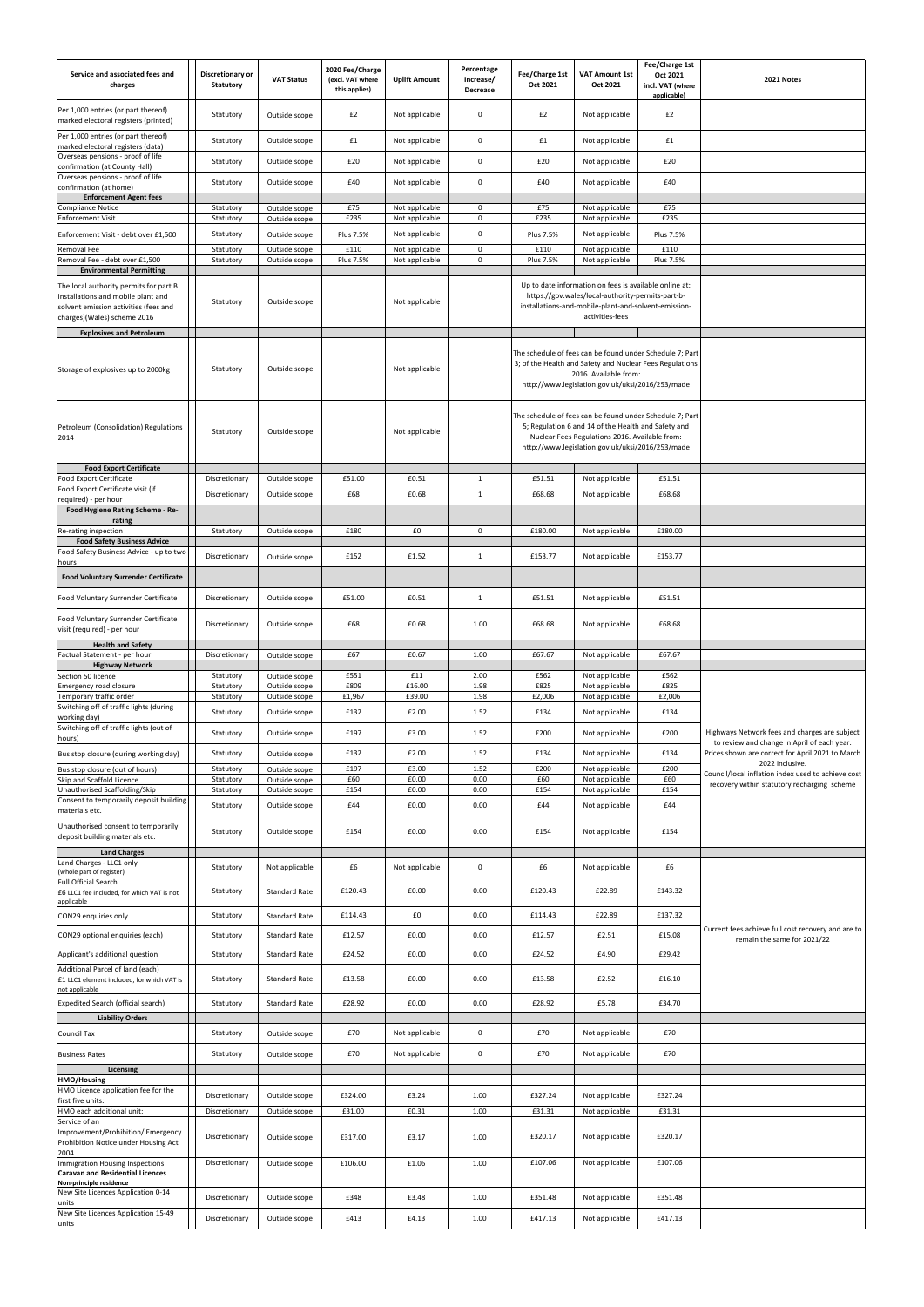| Service and associated fees and<br>charges                                        | Discretionary or<br>Statutory  | <b>VAT Status</b>              | 2020 Fee/Charge<br>(excl. VAT where<br>this applies) | <b>Uplift Amount</b>             | Percentage<br>Increase/<br>Decrease | Fee/Charge 1st<br>Oct 2021 | <b>VAT Amount 1st</b><br>Oct 2021 | Fee/Charge 1st<br>Oct 2021<br>incl. VAT (where<br>applicable) | 2021 Notes |
|-----------------------------------------------------------------------------------|--------------------------------|--------------------------------|------------------------------------------------------|----------------------------------|-------------------------------------|----------------------------|-----------------------------------|---------------------------------------------------------------|------------|
| New Site Licences Application 50+ units                                           | Discretionary                  | Outside scope                  | £435                                                 | £4.35                            | 1.00                                | £439.35                    | Not applicable                    | £439.35                                                       |            |
| Variation of existing licence<br>Private Hire/ Hackney Carriage Driver<br>Licence | Discretionary                  | Outside scope                  | £217                                                 | £2.17                            | 1.00                                | £219.17                    | Not applicable                    | £219.17                                                       |            |
| Pre Licensing Checks for new Driver<br>Grant of 3 year Joint Driver Licence       | Discretionary<br>Discretionary | Outside scope<br>Outside scope | £187.00<br>£120.00                                   | £1.87<br>£1.20                   | 1.00<br>1.00                        | £188.87<br>£121.20         | Not applicable<br>Not applicable  | £188.87<br>£121.20                                            |            |
| Grant of 12 month Joint Driver Licence                                            | Discretionary                  | Outside scope                  | £64.00                                               | £0.64                            | 1.00                                | £64.64                     | Not applicable                    | £64.64                                                        |            |
| Renewal 1 year                                                                    | Discretionary                  | Outside scope                  | £156.00                                              | £1.56                            | 1.00                                | £157.56                    | Not applicable                    | £157.56                                                       |            |
| Renewal 3 year<br>Vehicle Plate Deposit                                           | Discretionary<br>Discretionary | Outside scope<br>Outside scope | £212.00<br>£15.00                                    | £2.12<br>£0.15                   | 1.00<br>$\mathbf{1}$                | £214.12<br>£15.15          | Not applicable<br>Not applicable  | £214.12<br>£15.15                                             |            |
| Replacement Plate                                                                 | Discretionary                  | Outside scope                  | £15.00                                               | £0.15                            | $\mathbf{1}$                        | £15.15                     | Not applicable                    | £15.15                                                        |            |
| Enhanced DBS Check (Set by DBS)<br>Change of Vehicle Reg.                         | Discretionary<br>Discretionary | Outside scope<br>Outside scope | £44.00<br>£30.00                                     | $-£4.00$<br>£0.30                | $-9.09$<br>$\mathbf{1}$             | £40<br>£30.30              | Not applicable<br>Not applicable  | £40<br>£30.30                                                 |            |
| <b>Missed Appointment</b><br><b>Private Hire and Hackney Carriages</b>            | Discretionary                  | Outside scope                  | £26.00                                               | £0.26                            | $\mathbf{1}$                        | £26.26                     | Not applicable                    | £26.26                                                        |            |
| Private Hire Operator Licence (grant or                                           | Discretionary                  | Outside scope                  | £619.00                                              | £6.19                            | 1.00                                | £625.19                    | Not applicable                    | £625.19                                                       |            |
| renewal) 5 year<br>Private Hire Operator Licence (grant or                        | Discretionary                  |                                | £251.00                                              | £2.51                            | 1.00                                | £253.51                    | Not applicable                    | £253.51                                                       |            |
| enewal) 1 year<br>Transfer of Licence (vehicle)                                   | Discretionary                  | Outside scope<br>Outside scope | £81.00                                               | £0.81                            | 1.00                                | £81.81                     | Not applicable                    | £81.81                                                        |            |
| Transfer of licence (operator)                                                    | Discretionary                  | Outside scope                  | £94.00                                               | £0.94                            | 1.00                                | £94.94                     | Not applicable                    | £94.94                                                        |            |
| New vehicle - six monthly<br>Renewal vehicle - six monthly                        | Discretionary<br>Discretionary | Outside scope<br>Outside scope | £103.00<br>£87.00                                    | £1.03<br>£0.87                   | 1.00<br>1.00                        | £104.03<br>£87.87          | Not applicable<br>Not applicable  | £104.03<br>£87.87                                             |            |
| <b>Animal Licensing</b><br>Animal Boarding                                        | Discretionary                  | Outside scope                  | £143.00                                              | £1.43                            | 1.00                                | £144.43                    | Not applicable                    | £144.43                                                       |            |
| Home Boarding of Dogs                                                             | Discretionary                  | Outside scope                  | £102.00                                              | £1.02                            | 1.00                                | £103.02                    | Not applicable                    | £103.02                                                       |            |
| <b>Animal Breeding</b><br>Dangerous Wild Animals                                  | Discretionary                  | Outside scope                  | £222.00                                              | £2.22                            | 1.00                                | £224.22                    | Not applicable                    | £224.22                                                       |            |
| Vet fees for first inspection are charged for<br>n addition<br>Pet Shops          | Discretionary                  | Outside scope                  | £213.00                                              | £2.13                            | 1.00                                | £215.13                    | Not applicable                    | £215.13                                                       |            |
| Vet fees for first inspection are charged for<br>n addition                       | Discretionary                  | Outside scope                  | £138.00                                              | £1.38                            | 1.00                                | £139.38                    | Not applicable                    | £139.38                                                       |            |
| Riding Establishments<br>Zoos<br>Vet fees for first inspection are charged for    | Discretionary<br>Discretionary | Outside scope<br>Outside scope | £138.00<br>£157.00                                   | £1.38<br>£1.57                   | 1.00<br>1.00                        | £139.38<br>£158.57         | Not applicable<br>Not applicable  | £139.38<br>£158.57                                            |            |
| n addition<br><b>Other Licences</b>                                               |                                |                                |                                                      |                                  |                                     |                            |                                   |                                                               |            |
| Sex Establishments and Sexual                                                     | Discretionary                  | Outside scope                  | £980.00                                              | £9.80                            | 1                                   | £989.80                    | Not applicable                    | £989.80                                                       |            |
| <b>Entertainment Venues</b><br>Scrap Metal Dealer 3 year - Site (not              | Discretionary                  | Outside scope                  | £597.00                                              | £5.97                            | $1.00\,$                            | £602.97                    | Not applicable                    | £602.97                                                       |            |
| due until 2020)<br>Scrap Metal Dealer 3 year - Collector                          |                                |                                |                                                      |                                  |                                     |                            |                                   |                                                               |            |
| (not due until 2020)                                                              | Discretionary                  | Outside scope                  | £231.00                                              | £2.31                            | 1.00                                | £233.31                    | Not applicable                    | £233.31                                                       |            |
| Sunday Trading - Loading Control Area                                             | Discretionary                  | Outside scope                  | £79.00                                               | £0.79                            | 1.00                                | £79.79                     | Not applicable                    | £79.79                                                        |            |
| <b>Gaming Establishments</b><br><b>Bingo Premises Licence fees</b>                |                                |                                |                                                      |                                  |                                     |                            |                                   |                                                               |            |
| New                                                                               | Statutory<br>Statutory         | Outside scope                  | £3,500.00<br>£800.00                                 | Not applicable                   | $\mathbf 0$<br>$\mathbf 0$          | £3,500<br>£800             | Not applicable<br>Not applicable  | £3,500<br>£800                                                |            |
| Annual Fee<br>Variation                                                           | Statutory                      | Outside scope<br>Outside scope | £1,400.00                                            | Not applicable<br>Not applicable | $\mathbf 0$                         | £1,400                     | Not applicable                    | £1,400                                                        |            |
| Transfer<br>Re-instatement Fee                                                    | Statutory<br>Statutory         | Outside scope<br>Outside scope | £960.00<br>£1,200.00                                 | Not applicable<br>Not applicable | $\mathbf 0$<br>0                    | £960<br>£1,200             | Not applicable<br>Not applicable  | £960<br>£1,200                                                |            |
| <b>Provisional Statement</b><br><b>Provisional Statement Holders</b>              | Statutory<br>Statutory         | Outside scope<br>Outside scope | £3,500.00<br>f1,200.00                               | Not applicable<br>Not applicable | $\mathbf 0$<br>$\mathbf 0$          | £3,500<br>£1,200           | Not applicable<br>Not applicable  | £3,500<br>£1,200                                              |            |
| Copy Licence                                                                      | Statutory                      | Outside scope                  | £25.00                                               | Not applicable                   | $\pmb{0}$                           | £25                        | Not applicable                    | £25                                                           |            |
| Notification of Change<br><b>Adult Gaming Premises Licence fees</b>               | Statutory                      | Outside scope                  | £50.00                                               | Not applicable                   | $\mathbf 0$                         | £50                        | Not applicable                    | £50                                                           |            |
| New<br>Annual Fee                                                                 | Statutory<br>Statutory         | Outside scope<br>Outside scope | £2,000.00<br>£800.00                                 | Not applicable<br>Not applicable | 0<br>$\mathbf 0$                    | £2,000<br>£800             | Not applicable<br>Not applicable  | £2,000<br>£800                                                |            |
| /ariation                                                                         | Statutory                      | Outside scope                  | £800.00                                              | Not applicable                   | $\mathbf 0$                         | £800                       | Not applicable                    | £800                                                          |            |
| Transfer<br>Re-instatement Fee                                                    | Statutory<br>Statutory         | Outside scope<br>Outside scope | £960.00<br>£1,200.00                                 | Not applicable<br>Not applicable | $\mathbf 0$<br>$\mathsf 0$          | £960<br>£1,200             | Not applicable<br>Not applicable  | £960<br>£1,200                                                |            |
| <b>Provisional Statement</b><br>Provisional Statement Holders                     | Statutory<br>Statutory         | Outside scope<br>Outside scope | £2,000.00<br>£1,200.00                               | Not applicable<br>Not applicable | $\mathbf 0$<br>0                    | £2,000<br>£1,200           | Not applicable<br>Not applicable  | £2,000<br>£1,200                                              |            |
| Copy Licence                                                                      | Statutory                      | Outside scope                  | £25.00                                               | Not applicable                   | $\mathbf 0$<br>$\mathbf 0$          | £25                        | Not applicable                    | £25                                                           |            |
| Notification of Change<br><b>Betting Track Premises Licence fees</b>              | Statutory                      | Outside scope                  | £50.00                                               | Not applicable                   |                                     | £50                        | Not applicable                    | £50                                                           |            |
| New<br>Annual Fee                                                                 | Statutory<br>Statutory         | Outside scope<br>Outside scope | £2,500.00<br>£800.00                                 | Not applicable<br>Not applicable | $\mathbf 0$<br>$\mathbf 0$          | £2,500<br>£800             | Not applicable<br>Not applicable  | £2,500<br>£800                                                |            |
| /ariation                                                                         | Statutory                      | Outside scope                  | £1,000.00<br>£760.00                                 | Not applicable                   | 0<br>$\pmb{0}$                      | £1,000<br>£760             | Not applicable                    | £1,000<br>£760                                                |            |
| Transfer<br>Re-instatement Fee                                                    | Statutory<br>Statutory         | Outside scope<br>Outside scope | £950.00                                              | Not applicable<br>Not applicable | $\mathbf 0$                         | £950                       | Not applicable<br>Not applicable  | £950                                                          |            |
| <b>Provisional Statement</b><br><b>Provisional Statement Holders</b>              | Statutory<br>Statutory         | Outside scope<br>Outside scope | £2,500.00<br>£950.00                                 | Not applicable<br>Not applicable | $\mathbf 0$<br>$\mathbf 0$          | £2,500<br>£950             | Not applicable<br>Not applicable  | £2,500<br>£950                                                |            |
| Copy Licence                                                                      | Statutory                      | Outside scope                  | £25.00                                               | Not applicable                   | $\mathbf 0$<br>$\mathbf 0$          | £25<br>£50                 | Not applicable                    | £25<br>£50                                                    |            |
| Notification of Change<br>Betting Shop Premises Licence fees                      | Statutory                      | Outside scope                  | £50.00                                               | Not applicable                   |                                     |                            | Not applicable                    |                                                               |            |
| New<br>Annual Fee                                                                 | Statutory<br>Statutory         | Outside scope<br>Outside scope | £3,000.00<br>£480.00                                 | Not applicable<br>Not applicable | 0<br>$\mathbf 0$                    | £3,000<br>£480             | Not applicable<br>Not applicable  | £3,000<br>£480                                                |            |
| Variation<br>Transfer                                                             | Statutory<br>Statutory         | Outside scope<br>Outside scope | £1,200.00<br>£960.00                                 | Not applicable<br>Not applicable | $\mathbf 0$<br>$\pmb{0}$            | £1,200<br>£960             | Not applicable<br>Not applicable  | £1,200<br>£960                                                |            |
| Re-instatement Fee                                                                | Statutory                      | Outside scope                  | £1,200.00                                            | Not applicable                   | 0                                   | £1,200                     | Not applicable                    | £1,200                                                        |            |
| Provisional Statement<br>Provisional Statement Holders                            | Statutory<br>Statutory         | Outside scope<br>Outside scope | £3,000.00<br>£1,200.00                               | Not applicable<br>Not applicable | 0<br>0                              | £3,000<br>£1,200           | Not applicable<br>Not applicable  | £3,000<br>£1,200                                              |            |
| Copy Licence<br>Notification of Change                                            | Statutory<br>Statutory         | Outside scope<br>Outside scope | £25.00<br>£50.00                                     | Not applicable<br>Not applicable | $\mathbf 0$<br>$\mathbf 0$          | £25<br>£50                 | Not applicable<br>Not applicable  | £25<br>£50                                                    |            |
| <b>Family Entertainment Centre Premises</b><br>Licence fees                       |                                |                                |                                                      |                                  |                                     |                            |                                   |                                                               |            |
| New<br>Annual Fee                                                                 | Statutory<br>Statutory         | Outside scope<br>Outside scope | £2,000.00<br>£600.00                                 | Not applicable<br>Not applicable | $\mathbf 0$<br>$\mathbf 0$          | £2,000<br>£600             | Not applicable<br>Not applicable  | £2,000<br>£600                                                |            |
| Variation<br>Transfer                                                             | Statutory<br>Statutory         | Outside scope<br>Outside scope | £800.00<br>£760.00                                   | Not applicable<br>Not applicable | $\pmb{0}$<br>$\mathbf 0$            | £800<br>£760               | Not applicable<br>Not applicable  | £800<br>£760                                                  |            |
| Re-instatement Fee                                                                | Statutory                      | Outside scope                  | £950.00                                              | Not applicable                   | $\pmb{0}$                           | £950                       | Not applicable                    | £950                                                          |            |
| <b>Provisional Statement</b><br>Provisional Statement Holders                     | Statutory<br>Statutory         | Outside scope<br>Outside scope | £2,000.00<br>£950.00                                 | Not applicable<br>Not applicable | $\mathbf 0$<br>$\mathbf 0$          | £2,000<br>£950             | Not applicable<br>Not applicable  | £2,000<br>£950                                                |            |
| Copy Licence<br>Notification of Change                                            | Statutory<br>Statutory         | Outside scope<br>Outside scope | £25.00<br>£50.00                                     | Not applicable<br>Not applicable | 0<br>$\pmb{0}$                      | £25<br>£50                 | Not applicable<br>Not applicable  | £25<br>£50                                                    |            |
| FEC Machine Permit                                                                |                                |                                |                                                      |                                  |                                     |                            |                                   |                                                               |            |
| New<br>Fast Track (Clubs)                                                         | Statutory<br>Statutory         | Outside scope<br>Outside scope | £300.00<br>N/A                                       | Not applicable<br>Not applicable | $\mathbf 0$<br>N/A                  | £300<br>N/A                | Not applicable<br>Not applicable  | £300<br>N/A                                                   |            |
| Annual Fee<br>Renewal                                                             | Statutory<br>Statutory         | Outside scope<br>Outside scope | N/A<br>£300.00                                       | Not applicable<br>Not applicable | N/A<br>$\mathbf 0$                  | N/A<br>£300                | Not applicable<br>Not applicable  | N/A<br>£300                                                   |            |
| Renewal if holder of CPC                                                          | Statutory                      | Outside scope                  | N/A                                                  | Not applicable                   | N/A<br>N/A                          | N/A                        | Not applicable                    | N/A                                                           |            |
| Variation<br>Transfer                                                             | Statutory<br>Statutory         | Outside scope<br>Outside scope | N/A<br>N/A                                           | Not applicable<br>Not applicable | N/A                                 | N/A<br>N/A                 | Not applicable<br>Not applicable  | N/A<br>N/A                                                    |            |
| Change of name<br>Copy of permit                                                  | Statutory<br>Statutory         | Outside scope<br>Outside scope | £25.00<br>£15.00                                     | Not applicable<br>Not applicable | $\mathbf 0$<br>$\mathbf 0$          | £25<br>£15                 | Not applicable<br>Not applicable  | £25<br>£15                                                    |            |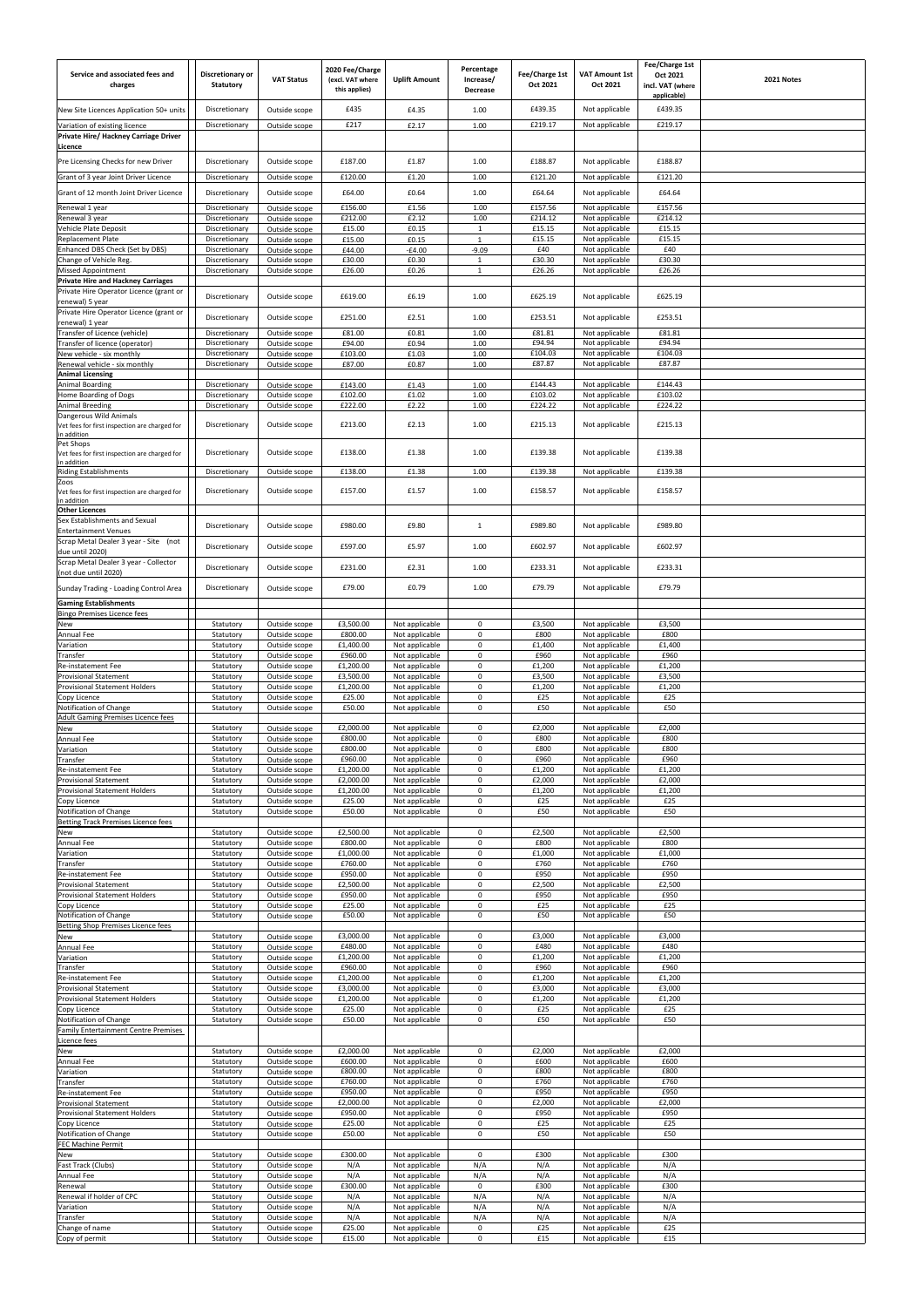| Service and associated fees and<br>charges<br><b>Club Gaming Permit</b> | Discretionary or<br><b>Statutory</b> | <b>VAT Status</b>                                   | 2020 Fee/Charge<br>(excl. VAT where<br>this applies) | <b>Uplift Amount</b>             | Percentage<br>Increase/<br>Decrease | Fee/Charge 1st<br>Oct 2021 | <b>VAT Amount 1st</b><br>Oct 2021                                                                      | Fee/Charge 1st<br>Oct 2021<br>incl. VAT (where<br>applicable) | 2021 Notes                                                                       |
|-------------------------------------------------------------------------|--------------------------------------|-----------------------------------------------------|------------------------------------------------------|----------------------------------|-------------------------------------|----------------------------|--------------------------------------------------------------------------------------------------------|---------------------------------------------------------------|----------------------------------------------------------------------------------|
| New                                                                     | Statutory                            | Outside scope                                       | £200.00                                              | Not applicable                   | 0                                   | £200                       | Not applicable                                                                                         | £200                                                          |                                                                                  |
| Fast Track (Clubs)<br>Annual Fee                                        | Statutory                            | Outside scope                                       | £100.00<br>£50.00                                    | Not applicable<br>Not applicable | $\mathbf 0$<br>0                    | £100<br>£50                | Not applicable                                                                                         | £100<br>£50                                                   |                                                                                  |
| Renewal                                                                 | Statutory<br>Statutory               | Outside scope<br>Outside scope                      | £200.00                                              | Not applicable                   | $\mathbf 0$                         | £200                       | Not applicable<br>Not applicable                                                                       | £200                                                          |                                                                                  |
| Renewal if holder of CPC                                                | Statutory                            | Outside scope                                       | £100.00                                              | Not applicable                   | $\mathbf 0$                         | £100                       | Not applicable                                                                                         | £100                                                          |                                                                                  |
| Variation<br>Transfer                                                   | Statutory<br>Statutory               | Outside scope<br>Outside scope                      | £100.00<br>N/A                                       | Not applicable<br>Not applicable | $\mathbf 0$<br>N/A                  | £100<br>N/A                | Not applicable<br>Not applicable                                                                       | £100<br>N/A                                                   |                                                                                  |
| Change of name<br>Copy of permit                                        | Statutory<br>Statutory               | Outside scope<br>Outside scope                      | N/A<br>£15.00                                        | Not applicable<br>Not applicable | N/A<br>$\mathbf 0$                  | N/A<br>£15                 | Not applicable<br>Not applicable                                                                       | N/A<br>£15                                                    |                                                                                  |
| Club Machine Permit                                                     |                                      |                                                     |                                                      |                                  |                                     |                            |                                                                                                        |                                                               |                                                                                  |
| New<br>Fast Track (Clubs)                                               | Statutory<br>Statutory               | Outside scope<br>Outside scope                      | £200.00<br>£100.00                                   | Not applicable<br>Not applicable | $\mathbf 0$<br>0                    | £200<br>£100               | Not applicable<br>Not applicable                                                                       | £200<br>£100                                                  |                                                                                  |
| Annual Fee                                                              | Statutory                            | Outside scope                                       | £50.00                                               | Not applicable                   | $\mathbf 0$                         | £50                        | Not applicable                                                                                         | £50                                                           |                                                                                  |
| Renewal<br>Renewal if holder of CPC                                     | Statutory<br>Statutory               | Outside scope<br>Outside scope                      | £200.00<br>£100.00                                   | Not applicable<br>Not applicable | $\mathbf{0}$<br>0                   | £200<br>£100               | Not applicable<br>Not applicable                                                                       | £200<br>£100                                                  |                                                                                  |
| Variation                                                               | Statutory                            | Outside scope                                       | £100.00                                              | Not applicable                   | $\mathbf 0$                         | £100                       | Not applicable                                                                                         | £100                                                          |                                                                                  |
| Transfer<br>Change of name                                              | Statutory<br>Statutory               | Outside scope<br>Outside scope                      | N/A<br>N/A                                           | Not applicable<br>Not applicable | N/A<br>N/A                          | N/A<br>N/A                 | Not applicable<br>Not applicable                                                                       | N/A<br>N/A                                                    |                                                                                  |
| Copy of permit                                                          | Statutory                            | Outside scope                                       | £15.00                                               | Not applicable                   | 0                                   | £15                        | Not applicable                                                                                         | £15                                                           |                                                                                  |
| <b>Licensed Premises 2 Machines</b>                                     |                                      |                                                     | £50.00                                               |                                  | 0                                   | £50                        |                                                                                                        | £50                                                           |                                                                                  |
| New<br>Fast Track (Clubs)                                               | Statutory<br>Statutory               | Outside scope<br>Outside scope                      | N/A                                                  | Not applicable<br>Not applicable | N/A                                 | N/A                        | Not applicable<br>Not applicable                                                                       | N/A                                                           |                                                                                  |
| Annual Fee                                                              | Statutory                            | Outside scope                                       | N/A                                                  | Not applicable                   | N/A                                 | N/A                        | Not applicable                                                                                         | N/A                                                           |                                                                                  |
| Renewal<br>Renewal if holder of CPC                                     | Statutory<br>Statutory               | Outside scope<br>Outside scope                      | N/A<br>N/A                                           | Not applicable<br>Not applicable | N/A<br>N/A                          | N/A<br>N/A                 | Not applicable<br>Not applicable                                                                       | N/A<br>N/A                                                    |                                                                                  |
| Variation                                                               | Statutory                            | Outside scope                                       | N/A                                                  | Not applicable                   | N/A                                 | N/A                        | Not applicable                                                                                         | N/A                                                           |                                                                                  |
| Transfer<br>Change of name                                              | Statutory<br>Statutory               | Outside scope<br>Outside scope                      | N/A<br>N/A                                           | Not applicable<br>Not applicable | N/A<br>N/A                          | N/A<br>N/A                 | Not applicable<br>Not applicable                                                                       | N/A<br>N/A                                                    |                                                                                  |
| Copy of permit                                                          | Statutory                            | Outside scope                                       | N/A                                                  | Not applicable                   | N/A                                 | N/A                        | Not applicable                                                                                         | N/A                                                           |                                                                                  |
| Licensed Premises More than 2                                           |                                      |                                                     | £150.00                                              |                                  | $\mathbf 0$                         | £150                       |                                                                                                        | £150                                                          |                                                                                  |
| New<br>Fast Track (Clubs)                                               | Statutory<br>Statutory               | Outside scope<br>Outside scope                      | N/A                                                  | Not applicable<br>Not applicable | N/A                                 | N/A                        | Not applicable<br>Not applicable                                                                       | N/A                                                           |                                                                                  |
| Annual Fee                                                              | Statutory                            | Outside scope                                       | £50.00                                               | Not applicable                   | $\mathbf{0}$                        | £50                        | Not applicable                                                                                         | £50                                                           |                                                                                  |
| Renewal<br>Renewal if holder of CPC                                     | Statutory<br>Statutory               | Outside scope<br>Outside scope                      | N/A<br>N/A                                           | Not applicable<br>Not applicable | N/A<br>N/A                          | N/A<br>N/A                 | Not applicable<br>Not applicable                                                                       | N/A<br>N/A                                                    |                                                                                  |
| Variation                                                               | Statutory                            | Outside scope                                       | £100.00                                              | Not applicable                   | $\mathbf 0$                         | £100                       | Not applicable                                                                                         | £100                                                          |                                                                                  |
| Transfer<br>Change of name                                              | Statutory<br>Statutory               | Outside scope<br>Outside scope                      | £25.00<br>£25.00                                     | Not applicable<br>Not applicable | 0<br>$\mathbf 0$                    | £25<br>£25                 | Not applicable<br>Not applicable                                                                       | £25<br>£25                                                    |                                                                                  |
| Copy of permit                                                          | Statutory                            | Outside scope                                       | £15.00                                               | Not applicable                   | $\mathbf 0$                         | £15                        | Not applicable                                                                                         | £15                                                           |                                                                                  |
| <b>Prize Gaming</b>                                                     |                                      |                                                     |                                                      |                                  | $\mathbf 0$                         |                            |                                                                                                        |                                                               |                                                                                  |
| New<br>Fast Track (Clubs)                                               | Statutory<br>Statutory               | Outside scope<br>Outside scope                      | £300.00<br>N/A                                       | Not applicable<br>Not applicable | N/A                                 | £300<br>N/A                | Not applicable<br>Not applicable                                                                       | £300<br>N/A                                                   |                                                                                  |
| Annual Fee                                                              | Statutory                            | Outside scope                                       | N/A                                                  | Not applicable                   | N/A                                 | N/A                        | Not applicable                                                                                         | N/A                                                           |                                                                                  |
| Renewal<br>Renewal if holder of CPC                                     | Statutory<br>Statutory               | Outside scope<br>Outside scope                      | £300.00<br>N/A                                       | Not applicable<br>Not applicable | $\mathbf 0$<br>N/A                  | £300<br>N/A                | Not applicable<br>Not applicable                                                                       | £300<br>N/A                                                   |                                                                                  |
| Variation                                                               | Statutory                            | Outside scope                                       | N/A                                                  | Not applicable                   | N/A                                 | N/A                        | Not applicable                                                                                         | N/A                                                           |                                                                                  |
| Transfer<br>Change of name                                              | Statutory<br>Statutory               | Outside scope<br>Outside scope                      | N/A<br>E25.00                                        | Not applicable<br>Not applicable | N/A<br>$\mathbf 0$                  | N/A<br>£25                 | Not applicable<br>Not applicable                                                                       | N/A<br>£25                                                    |                                                                                  |
| Copy of permit                                                          | Statutory                            | Outside scope                                       | £15.00                                               | Not applicable                   | $\mathbf 0$                         | £15                        | Not applicable                                                                                         | £15                                                           |                                                                                  |
| <b>Markets</b><br>Connahs Quay - Thursday                               | Discretionary                        | Exempt                                              | £5.25                                                | Not applicable                   | $\mathbf 0$                         | £5.25                      | Not applicable                                                                                         | £5.25                                                         |                                                                                  |
| Holywell - Thursday up to 3m x 3m                                       | Discretionary                        | Outside scope                                       | £7.80                                                | Not applicable                   | $\pmb{0}$                           | £7.80                      | Not applicable                                                                                         | £7.80                                                         |                                                                                  |
| Holywell - Thursday up to 6m x 3m<br>Holywell - Thursday over 6m x 3m   | Discretionary<br>Discretionary       | Outside scope<br>Outside scope                      | £11.05<br>£14.50                                     | Not applicable<br>Not applicable | 0<br>$\mathbf 0$                    | £11.05<br>£14.50           | Not applicable<br>Not applicable                                                                       | £11.05<br>£14.50                                              |                                                                                  |
| Mold High St - Weds & Sat                                               | Discretionary                        | Outside scope                                       | £15.75                                               | £0.16                            | $\mathbf{1}$                        | £15.91                     | Not applicable                                                                                         | £15.91                                                        |                                                                                  |
| Mold Daniel Owen Sq - Weds & Sat<br>Public Liability Insurance          | Discretionary<br>Discretionary       | Outside scope<br>Outside scope                      | £14.30<br>£4                                         | Not applicable<br>Not applicable | $\mathbf 0$<br>$\mathbf 0$          | £14.30<br>£4               | Not applicable<br>Not applicable                                                                       | £14.30<br>£4                                                  |                                                                                  |
| <b>Community Pitch</b>                                                  | Discretionary                        | Outside scope                                       | £5.25                                                | Not applicable                   | $\mathbf 0$                         | £5.25                      | Not applicable                                                                                         | £5.25                                                         |                                                                                  |
| Registration Fee (all markets)<br>Car Boot Space, Love Lane, Mold - Car | Discretionary<br>Discretionary       | Outside scope<br>Exempt                             | £9<br>£6                                             | Not applicable<br>Not applicable | 0<br>0                              | £9<br>£6                   | Not applicable<br>Not applicable                                                                       | £9<br>£6                                                      |                                                                                  |
| Car Boot Space, Love Lane, Mold - Van                                   | Discretionary                        | Exempt                                              | £10                                                  | Not applicable                   | 0                                   | £10                        | Not applicable                                                                                         | £10                                                           |                                                                                  |
| Car Boot Space, Love Lane, Mold -                                       |                                      |                                                     |                                                      |                                  |                                     |                            |                                                                                                        |                                                               |                                                                                  |
| Charity (Car)                                                           | Discretionary                        | Exempt                                              | £2                                                   | Not applicable                   | 0                                   | £2                         | Not applicable                                                                                         | £2                                                            |                                                                                  |
| Mold Indoor - Unit 1<br>Mold Indoor - Unit 2                            | Discretionary<br>Discretionary       | Exempt<br>Exempt                                    | £114.53<br>£180.89                                   | £1.15<br>£1.81                   | $\mathbf{1}$<br>$\mathbf{1}$        | £115.68<br>£182.70         | Not applicable<br>Not applicable                                                                       | £115.68<br>£182.70                                            |                                                                                  |
| Mold Indoor - Unit 3                                                    | Discretionary                        | Exempt                                              | £50.28                                               | £0.50                            | 1                                   | £50.79                     | Not applicable                                                                                         | £50.79                                                        |                                                                                  |
| Mold Indoor - Unit 4                                                    | Discretionary                        | Exempt                                              | £87.60                                               | £0.88                            | $\mathbf{1}$                        | £88.48                     | Not applicable                                                                                         | £88.48                                                        | Market charges which are not uplifted annually                                   |
| Mold Indoor - Unit 5<br>Mold Indoor - Unit 6                            | Discretionary<br>Discretionary       | Exempt<br>Exempt                                    | £79.11<br>£135.52                                    | £0.79<br>£1.36                   | $\mathbf{1}$<br>$\mathbf{1}$        | £79.90<br>£136.88          | Not applicable<br>Not applicable                                                                       | £79.90<br>£136.88                                             | are subject to a three yearly uplift, with the first<br>uplift being due in 2022 |
| Mold Indoor - Unit 7A                                                   | Discretionary                        | Exempt                                              | £65.47                                               | £0.65                            | $\mathbf{1}$                        | £66.12                     | Not applicable                                                                                         | £66.12                                                        |                                                                                  |
| Mold Indoor - Unit 7B<br>Mold Indoor - Unit 7C                          | Discretionary<br>Discretionary       | Exempt<br>Exempt                                    | £87.13<br>£65.47                                     | £0.87<br>£0.65                   | $\mathbf{1}$<br>$\mathbf{1}$        | £88.00<br>£66.12           | Not applicable<br>Not applicable                                                                       | £88.00<br>£66.12                                              |                                                                                  |
| Mold Indoor - Unit 8                                                    | Discretionary                        | Exempt                                              | £132.84                                              | £1.33                            | $\mathbf{1}$                        | £134.17                    | Not applicable                                                                                         | £134.17                                                       |                                                                                  |
| Mold Indoor - Unit 9<br>Mold Indoor - Unit 10                           | Discretionary<br>Discretionary       | Exempt<br>Exempt                                    | £70.56<br>£76.71                                     | £0.71<br>£0.77                   | $\mathbf{1}$<br>$\mathbf{1}$        | £71.27<br>£77.48           | Not applicable<br>Not applicable                                                                       | £71.27<br>£77.48                                              |                                                                                  |
| Mold Indoor - Unit 11                                                   | Discretionary                        | Exempt                                              | £53.15                                               | £0.53                            | $\mathbf{1}$                        | £53.68                     | Not applicable                                                                                         | £53.68                                                        |                                                                                  |
| Mold Indoor - Unit 12<br>Mold Indoor - Unit 13                          | Discretionary<br>Discretionary       | Exempt<br>Exempt                                    | £87.76<br>£159.53                                    | £0.88<br>£1.60                   | $\mathbf{1}$<br>$\mathbf{1}$        | £88.63<br>£161.12          | Not applicable<br>Not applicable                                                                       | £88.63<br>£161.12                                             |                                                                                  |
| Mold Indoor - Unit 14                                                   | Discretionary                        | Exempt                                              | £143.96                                              | £1.44                            | $\mathbf{1}$                        | £145.40                    | Not applicable                                                                                         | £145.40                                                       |                                                                                  |
| Licence Events/Car Boot Sales -<br>Commercial                           | Discretionary                        | Outside scope                                       | £86.28                                               | £0.86                            | $\mathbf{1}$                        | £87.14                     | Not applicable                                                                                         | £87.14                                                        |                                                                                  |
| Licence Events/Car Boot Sales - Charity                                 | Discretionary                        | Outside scope                                       | £8.50                                                | Not applicable                   | 0                                   | £8.50                      | Not applicable                                                                                         | £8.50                                                         |                                                                                  |
| Licence Local Produce/Craft                                             | Discretionary                        | Outside scope                                       | £21.50                                               | £0.22                            | $\mathbf{1}$                        | £21.72                     | Not applicable                                                                                         | £21.72                                                        |                                                                                  |
| Licence Permits - Commercial<br>Licence Permits - Charity/Community     | Discretionary<br>Discretionary       | Outside scope<br>Outside scope                      | £8<br>free                                           | Not applicable<br>Not applicable | $\mathbf 0$<br>0                    | £8<br>free                 | Not applicable<br>Not applicable                                                                       | £8<br>free                                                    |                                                                                  |
| <b>Ordnance Survey Map Sales</b><br>A4 - scale 1:500                    |                                      |                                                     |                                                      |                                  |                                     |                            |                                                                                                        |                                                               |                                                                                  |
| 1 to 6 (max) copies                                                     | Discretionary                        | <b>Standard Rate</b>                                | £12.06                                               | £0.23                            | 1.91                                | £12.29                     | £1.46                                                                                                  | £13.75                                                        |                                                                                  |
| A4 - scale 1:1250<br>1 to 6 (max) copies                                | Discretionary                        | <b>Standard Rate</b>                                | £15.65                                               | £0.21                            | 1.34                                | £15.86                     | £1.89                                                                                                  | £17.75                                                        |                                                                                  |
| A4 - scale 1:2500<br>1 to 6 (max) copies                                | Discretionary                        | Standard Rate                                       | £16.58                                               | £0.21                            | 1.27                                | £16.79                     | £0.96                                                                                                  | £17.75                                                        | VAT only applies to some elements of the                                         |
| A3 - scale 1:500                                                        | Discretionary                        | <b>Standard Rate</b>                                | £12.25                                               | £0.21                            | 1.71                                | £12.46                     | £1.29                                                                                                  | £13.75                                                        | fee/charge                                                                       |
| 1 to 6 (max) copies<br>A3 - scale 1:1250                                | Discretionary                        | <b>Standard Rate</b>                                | £16.18                                               | £0.20                            | 1.24                                | £16.38                     | £1.37                                                                                                  | £17.75                                                        |                                                                                  |
| 1 to 6 (max) copies<br>A3 - scale 1:2500                                | Discretionary                        | <b>Standard Rate</b>                                | £25.25                                               | £0.21                            | 0.83                                | £25.46                     | £0.29                                                                                                  | £25.75                                                        |                                                                                  |
| 1 to 6 (max) copies<br>Parking, Parking Permits and Parking             |                                      |                                                     |                                                      |                                  |                                     |                            |                                                                                                        |                                                               |                                                                                  |
| <b>Dispensations</b><br>Pay and Display Car Parking                     |                                      |                                                     |                                                      |                                  |                                     |                            |                                                                                                        |                                                               |                                                                                  |
| Pay and Display Charges                                                 | Discretionary                        | Off street -<br><b>Standard Rate</b><br>On street - | Variable                                             | Not applicable                   | $\pmb{0}$                           |                            | Information on pay and display car parking, including<br>chargeable hours and charges can be found at: | https://www.flintshire.gov.uk/en/Resident/Streetscene/P       | No inflation uplift in line with annual review of<br>fees and charges.           |
|                                                                         |                                      | Outside Scope                                       |                                                      |                                  |                                     |                            | ay-and-Display-Car-Parking.aspx                                                                        |                                                               |                                                                                  |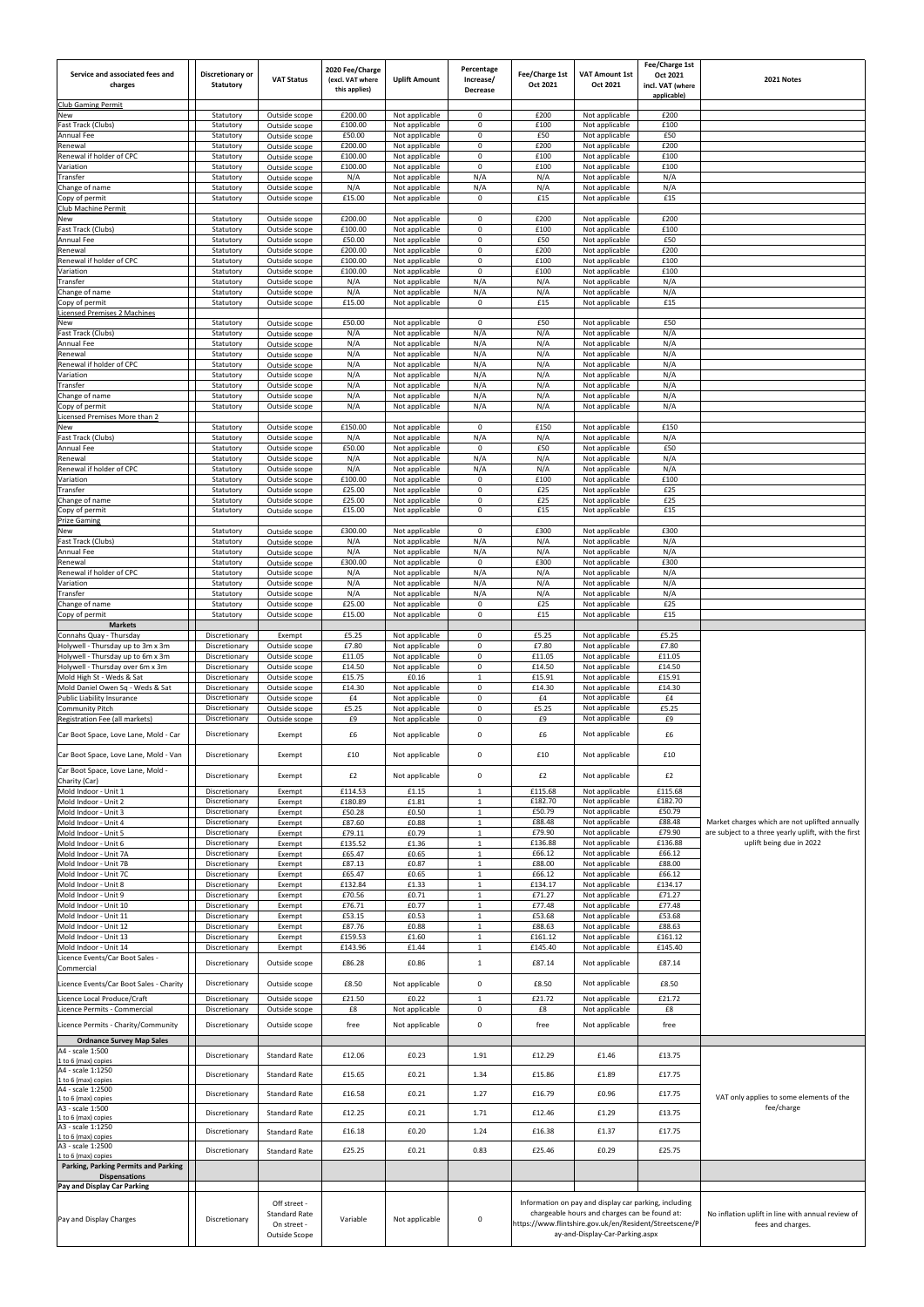| Service and associated fees and<br>charges<br><b>Permits</b>                                                                                                                              | Discretionary or<br><b>Statutory</b> | <b>VAT Status</b>                            | 2020 Fee/Charge<br>(excl. VAT where<br>this applies) | <b>Uplift Amount</b> | Percentage<br>Increase/<br>Decrease | Fee/Charge 1st<br>Oct 2021                                                                                                                                                                                                                         | <b>VAT Amount 1st</b><br>Oct 2021                                                                                                                                                                                                                           | Fee/Charge 1st<br>Oct 2021<br>incl. VAT (where<br>applicable) | 2021 Notes                                                                   |
|-------------------------------------------------------------------------------------------------------------------------------------------------------------------------------------------|--------------------------------------|----------------------------------------------|------------------------------------------------------|----------------------|-------------------------------------|----------------------------------------------------------------------------------------------------------------------------------------------------------------------------------------------------------------------------------------------------|-------------------------------------------------------------------------------------------------------------------------------------------------------------------------------------------------------------------------------------------------------------|---------------------------------------------------------------|------------------------------------------------------------------------------|
| Trader Parking Permit (per annum)                                                                                                                                                         | Discretionary                        | <b>Standard Rate</b>                         | £40                                                  | £0.00                | $\mathbf 0$                         | £40.00                                                                                                                                                                                                                                             | £8.00                                                                                                                                                                                                                                                       | £48.00                                                        |                                                                              |
| Designated and Other Parking Permit<br>(per annum)                                                                                                                                        | Discretionary                        | <b>Standard Rate</b>                         | £250                                                 | £0.00                | $\mathbf 0$                         | £250.00                                                                                                                                                                                                                                            | £50.00                                                                                                                                                                                                                                                      | £300.00                                                       | No inflation uplift in line with annual review of<br>fees and charges.       |
| Resident Parking Permit (per annum)                                                                                                                                                       | Discretionary                        | <b>Standard Rate</b>                         | £20.83                                               | £0.00                | $\mathbf 0$                         | £20.83                                                                                                                                                                                                                                             | £4.17                                                                                                                                                                                                                                                       | £25.00                                                        | Parking charges are reviewed in line with the Car<br><b>Parking Strategy</b> |
| Staff Parking Permit (per annum)<br><b>Parking Dispensations</b>                                                                                                                          | Discretionary                        | <b>Standard Rate</b>                         | £40                                                  | £0.00                | $\mathbf 0$                         | £40.00<br>$\mathbf 0$                                                                                                                                                                                                                              | £8.00                                                                                                                                                                                                                                                       | £48.00                                                        |                                                                              |
| Daily Permit - per day                                                                                                                                                                    | Discretionary                        | Standard Rate                                | £10.00                                               | £0                   | $\mathbf 0$                         | £10                                                                                                                                                                                                                                                | £2                                                                                                                                                                                                                                                          | £12                                                           | Annual uplifts to be applied every three years                               |
| Weekly Permit - per week                                                                                                                                                                  | Discretionary                        | <b>Standard Rate</b>                         | £29.17                                               | £0                   | $\mathbf 0$                         | £29.17                                                                                                                                                                                                                                             | £5.83                                                                                                                                                                                                                                                       | £35.00                                                        | with the first uplift due in 2022                                            |
| <b>Pest Control</b><br>Rats & Mice - Private Household.                                                                                                                                   |                                      |                                              |                                                      |                      |                                     |                                                                                                                                                                                                                                                    |                                                                                                                                                                                                                                                             |                                                               |                                                                              |
| <b>Potential Disease Vectors.</b><br>Fleas - Private Householders.                                                                                                                        | Discretionary<br>Discretionary       | <b>Standard Rate</b><br><b>Standard Rate</b> | £55<br>£58                                           | £0.55<br>£0.58       | 1.00<br>1.00                        | £55.55<br>£58.08                                                                                                                                                                                                                                   | £11.11<br>£11.62                                                                                                                                                                                                                                            | £66.66<br>£69.69                                              |                                                                              |
| Wasps - Private Householders.                                                                                                                                                             | Discretionary                        | <b>Standard Rate</b>                         | £50                                                  | £0.50                | 1.00                                | £50.50                                                                                                                                                                                                                                             | £10.10                                                                                                                                                                                                                                                      | £60.60                                                        |                                                                              |
| Ants - Private Householders.<br>Bees (advice only) - Private                                                                                                                              | Discretionary<br>Discretionary       | <b>Standard Rate</b><br><b>Standard Rate</b> | £45<br>£33                                           | £0.45<br>£0.33       | 1.00<br>1.00                        | £45.45<br>£32.83                                                                                                                                                                                                                                   | £9.09<br>£6.57                                                                                                                                                                                                                                              | £54.54<br>£39.39                                              |                                                                              |
| <b>Householders</b><br>Rats, Mice, Wasps, Ants, Fleas-<br><b>Commercial Business Premises &amp;</b>                                                                                       | Discretionary                        | Standard Rate                                | £53                                                  | £0.53                | $\mathbf{1}$                        | £53.03                                                                                                                                                                                                                                             | £10.61                                                                                                                                                                                                                                                      | £63.63                                                        |                                                                              |
| <b>Internal Council Depts</b><br>Missed calls Home Owner / Tenant not                                                                                                                     |                                      |                                              |                                                      |                      |                                     |                                                                                                                                                                                                                                                    |                                                                                                                                                                                                                                                             | £39.39                                                        |                                                                              |
| available at appointment<br>Concessionary rate                                                                                                                                            | Discretionary<br>Discretionary       | <b>Standard Rate</b><br><b>Standard Rate</b> | £33<br>£31.67                                        | £0.33<br>£0.32       | 1.00<br>1                           | £32.83<br>£31.98                                                                                                                                                                                                                                   | £6.57<br>£6.40                                                                                                                                                                                                                                              | £38.38                                                        |                                                                              |
| <b>Planning</b>                                                                                                                                                                           |                                      |                                              |                                                      |                      |                                     |                                                                                                                                                                                                                                                    |                                                                                                                                                                                                                                                             |                                                               |                                                                              |
| Planning Pre -Application (Cat A - major<br>development up to 10 dwellings)<br>Plus £160 per additional dwelling                                                                          | Discretionary                        | Outside scope                                | £1,200                                               | £12.00               | 1                                   | £1,212.00                                                                                                                                                                                                                                          | Not applicable                                                                                                                                                                                                                                              | £1,212.00                                                     |                                                                              |
| Planning Pre -Application (single<br>dwelling)                                                                                                                                            | Discretionary                        | Outside scope                                | £80                                                  | £0.80                | 1                                   | £80.80                                                                                                                                                                                                                                             | Not applicable                                                                                                                                                                                                                                              | £80.80                                                        |                                                                              |
| Planning Pre -Application (two to nine                                                                                                                                                    | Discretionary                        | Outside scope                                | £120                                                 | £1.20                | 1                                   | £121.20                                                                                                                                                                                                                                            | Not applicable                                                                                                                                                                                                                                              | £121.20                                                       |                                                                              |
| dwellings) - per dwelling<br>Planning Pre-Application (non-                                                                                                                               | Discretionary                        | Outside scope                                | £80                                                  | £0.80                | $\mathbf{1}$                        | £80.80                                                                                                                                                                                                                                             | Not applicable                                                                                                                                                                                                                                              | £80.80                                                        |                                                                              |
| residential)<br>Planning Pre-Application (householder)                                                                                                                                    | Discretionary                        | Outside scope                                | £65                                                  | £0.65                | 1                                   | £65.65                                                                                                                                                                                                                                             | Not applicable                                                                                                                                                                                                                                              | £65.65                                                        |                                                                              |
| Compliance and confirmation letter -                                                                                                                                                      | Discretionary                        | Outside scope                                | £130                                                 | £1.30                | $\mathbf{1}$                        | £131.30                                                                                                                                                                                                                                            | Not applicable                                                                                                                                                                                                                                              | £131.30                                                       |                                                                              |
| per hour<br>Planning research - per hour                                                                                                                                                  | Discretionary                        | Outside scope                                | £130                                                 | £1.30                | $\mathbf{1}$                        | £131.30                                                                                                                                                                                                                                            | Not applicable                                                                                                                                                                                                                                              | £131.30                                                       |                                                                              |
| Rights of Way legal order                                                                                                                                                                 | Discretionary                        | Outside scope                                | Variable to cover<br>full costs                      | £0.00                | 0                                   | Variable to cover<br>full costs                                                                                                                                                                                                                    | Not applicable                                                                                                                                                                                                                                              | Variable to cover<br>full costs                               |                                                                              |
| Road adoption Section 38 agreement                                                                                                                                                        | Discretionary                        | Outside scope                                | 10% bond                                             | Not applicable       | $\pmb{0}$                           | 10% bond                                                                                                                                                                                                                                           | Not applicable                                                                                                                                                                                                                                              | 10% bond                                                      |                                                                              |
| Section 278                                                                                                                                                                               | Discretionary                        | Outside scope                                | 10% bond                                             | Not applicable       | $\pmb{0}$                           | 10% bond                                                                                                                                                                                                                                           | Not applicable                                                                                                                                                                                                                                              | 10% bond                                                      |                                                                              |
| Vehicular Crossings                                                                                                                                                                       | Discretionary                        | Outside scope                                | £200                                                 | £2.00                | $\mathbf{1}$                        | £202.00                                                                                                                                                                                                                                            | Not applicable                                                                                                                                                                                                                                              | £202.00                                                       |                                                                              |
| Stopping Up Orders (minimum charge)                                                                                                                                                       | Discretionary                        | Outside scope                                | £1,800                                               | £18.00               | $\mathbf{1}$                        | £1,818.00                                                                                                                                                                                                                                          | Not applicable                                                                                                                                                                                                                                              | £1,818.00                                                     |                                                                              |
| Road & Traffic Scheme Info                                                                                                                                                                | Discretionary                        | Outside scope                                | £3.00                                                | Not applicable       | $\mathbf 0$                         | £3.00                                                                                                                                                                                                                                              | Not applicable                                                                                                                                                                                                                                              | £3.00                                                         | Three yearly inflation uplift with the first uplift                          |
| Search Highways                                                                                                                                                                           | Discretionary                        | Outside scope                                | £45                                                  | £0.45                | $\mathbf{1}$                        | £45.45                                                                                                                                                                                                                                             | Not applicable                                                                                                                                                                                                                                              | £45.45                                                        | applicable in 2022                                                           |
| <b>Other Planning fees</b><br>The Planning, Environment and Economy Portfolio requires any applicant, agent                                                                               | Statutory                            | Outside scope                                | N/A                                                  | Not applicable       |                                     |                                                                                                                                                                                                                                                    | All other Planning fees are set in legislation. Details of<br>current fees can be found at:<br>https://ecab.planningportal.co.uk/uploads/welsh_applica<br>tion_fees.pdf                                                                                     |                                                               |                                                                              |
| or relevant third party to pay for any costs incurred by the portfolio when<br>commissioning specialist consultant's to appraise evidence submitted to justify a<br>development proposal" |                                      |                                              |                                                      |                      |                                     |                                                                                                                                                                                                                                                    |                                                                                                                                                                                                                                                             |                                                               |                                                                              |
| <b>Primary Authority</b><br>Primary Authority - hourly rate                                                                                                                               | Discretionary                        | Outside scope                                | £68                                                  | £0.68                | 1.0                                 | £68.68                                                                                                                                                                                                                                             | Not applicable                                                                                                                                                                                                                                              | £68.68                                                        |                                                                              |
| <b>Private Water Supply</b>                                                                                                                                                               |                                      |                                              |                                                      |                      |                                     |                                                                                                                                                                                                                                                    |                                                                                                                                                                                                                                                             |                                                               |                                                                              |
| Private water supply sampling and<br>testing<br><b>Property Rental</b>                                                                                                                    | Statutory                            | Outside scope                                | N/A                                                  | Not applicable       |                                     |                                                                                                                                                                                                                                                    | Individually priced on the basis of cost recovery including<br>officer time, testing, and all other associated activities.<br>Details of the statutory upper fee levels can be found at:<br>http://www.legislation.gov.uk/wsi/2017/1041/schedule/<br>6/made |                                                               |                                                                              |
| Licence to allow farmers to use land                                                                                                                                                      | Discretionary                        | Outside scope                                | Variable                                             | 1.00%                | $\mathbf{1}$                        | Variable                                                                                                                                                                                                                                           | Not applicable                                                                                                                                                                                                                                              | Variable                                                      |                                                                              |
| Rental of adhoc plots of land<br>Adhoc buildings that are rented out to                                                                                                                   | Discretionary                        | Exempt                                       | Variable                                             | 1.00%                | $\mathbf{1}$                        | Variable                                                                                                                                                                                                                                           | Not applicable                                                                                                                                                                                                                                              | Variable                                                      |                                                                              |
| external clients<br>Recharge of services from Enterprise                                                                                                                                  | Discretionary                        | Exempt                                       | Variable                                             | 1.00%                | $\mathbf{1}$                        | Variable                                                                                                                                                                                                                                           | Not applicable                                                                                                                                                                                                                                              | Variable                                                      |                                                                              |
| Centre                                                                                                                                                                                    | Discretionary                        | Exempt                                       | Variable                                             | 1.00%                | $\mathbf{1}$                        | Variable                                                                                                                                                                                                                                           | Not applicable                                                                                                                                                                                                                                              | Variable                                                      |                                                                              |
| Rental from industrial units<br>Service charges for Industrial units                                                                                                                      | Discretionary<br>Discretionary       | Exempt<br>Exempt                             | Variable<br>Variable                                 | 1.00%<br>1.00%       | 1<br>$\mathbf{1}$                   | Variable<br>Variable                                                                                                                                                                                                                               | Not applicable<br>Not applicable                                                                                                                                                                                                                            | Variable<br>Variable                                          |                                                                              |
| Building Insurance for Industrial units                                                                                                                                                   | Discretionary                        | Exempt                                       | Variable                                             | 1.00%                | $\mathbf{1}$                        | Variable                                                                                                                                                                                                                                           | Not applicable                                                                                                                                                                                                                                              | Variable                                                      |                                                                              |
| Rental from farms                                                                                                                                                                         | Discretionary                        | Exempt                                       | Variable                                             | 1.00%                | $\mathbf{1}$                        | Variable                                                                                                                                                                                                                                           | Not applicable                                                                                                                                                                                                                                              | Variable                                                      |                                                                              |
| Charge for setting up Tenancies                                                                                                                                                           | Discretionary                        | <b>Standard Rate</b>                         | £76.13                                               | £7.20                | 9.46                                | £83.33                                                                                                                                                                                                                                             | £16.67                                                                                                                                                                                                                                                      | £100                                                          | Increase to apply from 1st July 2021                                         |
| <b>Quarry's and Landfill</b>                                                                                                                                                              |                                      |                                              |                                                      |                      |                                     |                                                                                                                                                                                                                                                    |                                                                                                                                                                                                                                                             |                                                               |                                                                              |
| Inspection/monitoring                                                                                                                                                                     | Statutory                            | Outside scope                                | N/A                                                  | Not applicable       |                                     |                                                                                                                                                                                                                                                    | Fees are set in legislation and price per site is dependent<br>on the number of visits required. Fee legislation can be<br>found at:<br>http://www.legislation.gov.uk/wsi/2015/1522/regulation<br>/14/made (paragraph 14)                                   |                                                               |                                                                              |
| <b>Records Office</b>                                                                                                                                                                     |                                      |                                              |                                                      |                      |                                     |                                                                                                                                                                                                                                                    |                                                                                                                                                                                                                                                             |                                                               |                                                                              |
| Photocopying, scans, permits,<br>reproductions and other services                                                                                                                         |                                      |                                              |                                                      |                      |                                     | North East Wales Archives launched in April 2020. A list of services provided by North East Wales<br>Archives, along with their associated charges, can be found at: https://www.newa.wales/wp-<br>content/uploads/2020/04/List-of-charges-Eng.pdf |                                                                                                                                                                                                                                                             |                                                               |                                                                              |
| <b>Registration Services</b><br>(births, deaths, marriages and civil<br>partnerships)                                                                                                     |                                      |                                              |                                                      |                      |                                     |                                                                                                                                                                                                                                                    |                                                                                                                                                                                                                                                             |                                                               |                                                                              |
| Change of forename added within 12<br>months of birth registration                                                                                                                        | Statutory                            | Outside scope                                | £40                                                  | Not applicable       | $\mathbf 0$                         | £40                                                                                                                                                                                                                                                | Not applicable                                                                                                                                                                                                                                              | £40                                                           |                                                                              |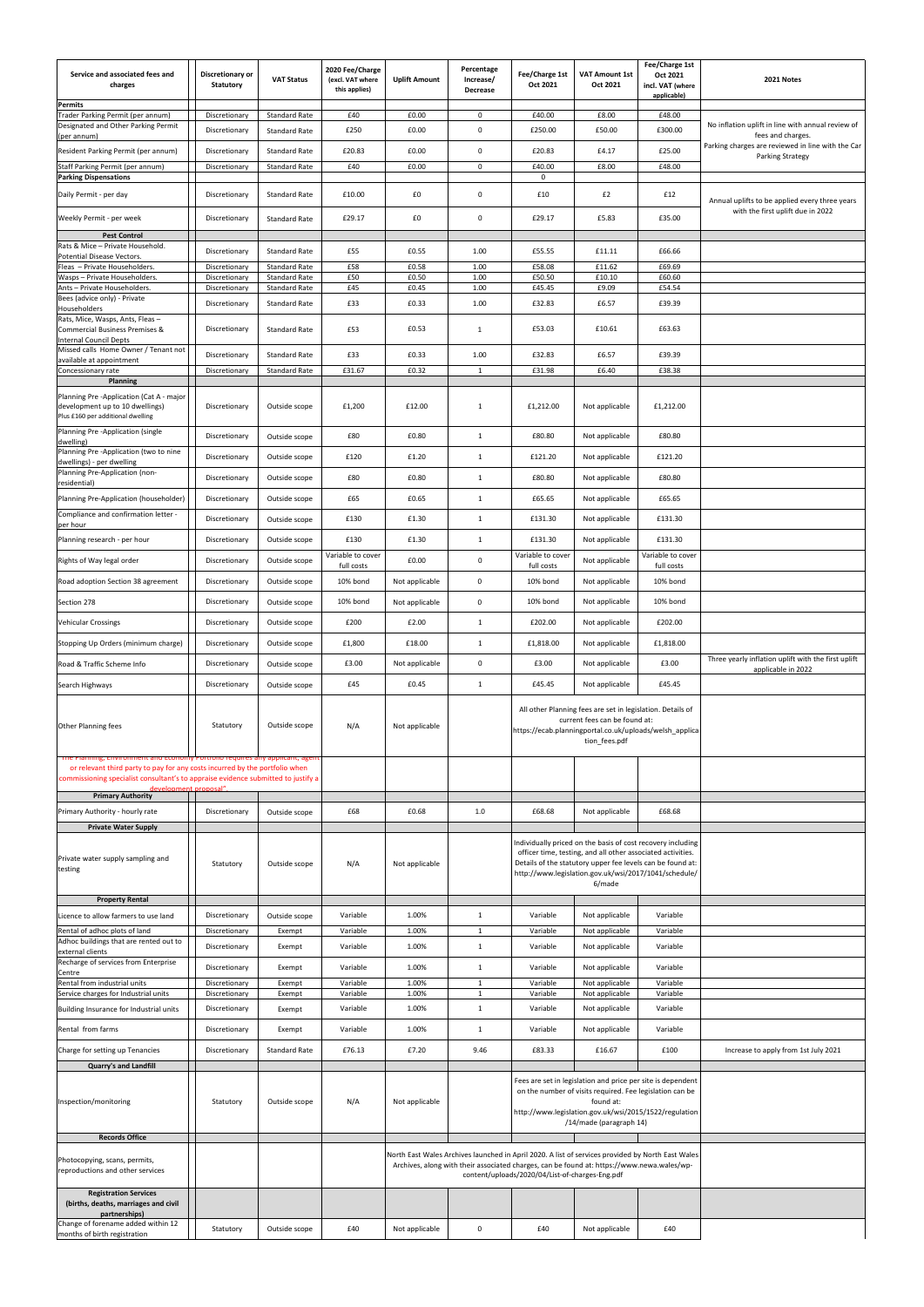| Service and associated fees and<br>charges                                                                          | Discretionary or<br>Statutory  | <b>VAT Status</b>                            | 2020 Fee/Charge<br>(excl. VAT where<br>this applies) | <b>Uplift Amount</b>   | Percentage<br>Increase/<br>Decrease | Fee/Charge 1st<br>Oct 2021 | VAT Amount 1st<br>Oct 2021 | Fee/Charge 1st<br>Oct 2021<br>incl. VAT (where<br>applicable) | 2021 Notes                                                                                |
|---------------------------------------------------------------------------------------------------------------------|--------------------------------|----------------------------------------------|------------------------------------------------------|------------------------|-------------------------------------|----------------------------|----------------------------|---------------------------------------------------------------|-------------------------------------------------------------------------------------------|
| Consideration by Registrar /<br>Superintendent Registrar of a<br>correction                                         | Statutory                      | Outside scope                                | £75                                                  | Not applicable         | $\mathbf 0$                         | £75                        | Not applicable             | £75                                                           |                                                                                           |
| Consideration by the Registrar General<br>of a correction                                                           | Statutory                      | Outside scope                                | £90                                                  | Not applicable         | $\pmb{0}$                           | £90                        | Not applicable             | £90                                                           |                                                                                           |
| Standard certificate for birth, death,<br>marriage or civil partnership                                             | Statutory                      | Outside scope                                | £11                                                  | Not applicable         | $\pmb{0}$                           | £11                        | Not applicable             | £11                                                           |                                                                                           |
| Certificate issued after registration<br>from an archived register - priority<br>service (24 hours)                 | Statutory                      | Outside scope                                | £35                                                  | Not applicable         | $\mathbf 0$                         | £35                        | Not applicable             | £35                                                           |                                                                                           |
| Certificate postage and packaging                                                                                   | Discretionary                  | Outside scope                                | £2                                                   | £1                     | 45.63                               | £3.00                      | Not applicable             | £3.00                                                         |                                                                                           |
| Short birth certificate on the day of<br>registration                                                               | Statutory                      | Outside scope                                | Free                                                 | Not applicable         | $\pmb{0}$                           | 0                          | Not applicable             | $\mathbf 0$                                                   |                                                                                           |
| Fee for Notice of Marriage or Civil<br>Partnership - per person                                                     | Statutory                      | Outside scope                                | £35                                                  | Not applicable         | $\pmb{0}$                           | £35                        | Not applicable             | £35                                                           |                                                                                           |
| Deposit for Register Office Ceremonies<br>(non refundable but deducted from full<br>ceremony fee)                   | Discretionary                  | Outside scope                                | £30                                                  | Not applicable         | $\mathbf 0$                         | £30                        | Not applicable             | £30                                                           |                                                                                           |
| Deposit for Ceremony Room (non<br>refundable but deducted from full<br>ceremony fee)                                | Discretionary                  | Outside scope                                | £100                                                 | Not applicable         | 0.00                                | £100                       | Not applicable             | £100                                                          |                                                                                           |
| Deposit for Approved Premises<br>Ceremonies (non refundable but<br>deducted from full ceremony fee)                 | Discretionary                  | Outside scope                                | £100                                                 | Not applicable         | 0.00                                | £100                       | Not applicable             | £100                                                          |                                                                                           |
| Advance Booking Fee for all<br>ceremonies between 12-24 months in<br>advance                                        | Discretionary                  | Outside scope                                | £75                                                  | Not applicable         | 0                                   | £75                        | Not applicable             | £75                                                           |                                                                                           |
| Ceremony at Flintshire Register Office,<br>Mold - Superintendent Registrars Office<br>(Mon - Wed only)              | Statutory                      | Outside scope                                | £46                                                  | Not applicable         | $\mathbf 0$                         | £46                        | Not applicable             | £46                                                           |                                                                                           |
| Ceremony at The Ceremony Room<br>Llwynegrin Hall (Mon - Thurs)                                                      | Discretionary                  | Outside scope                                | £205                                                 | £11                    | 5.37                                | £216                       | Not applicable             | £216                                                          |                                                                                           |
| Ceremony at The Ceremony Room<br>Llwynegrin Hall (Fri)                                                              | Discretionary                  | Outside scope                                | £250                                                 | £9                     | 3.60                                | £259                       | Not applicable             | £259                                                          |                                                                                           |
| Ceremony at The Ceremony Room<br>Llwynegrin Hall (Sat)                                                              | Discretionary                  | Outside scope                                | £275                                                 | £5                     | 1.82                                | £280                       | Not applicable             | £280                                                          |                                                                                           |
| Ceremony at The Ceremony Room<br>Llwynegrin Hall (Sun or Bank Hol)                                                  | Discretionary                  | Outside scope                                | £305                                                 | £40                    | 13.11                               | £345                       | Not applicable             | £345                                                          |                                                                                           |
| Ceremony at Secular Approved<br>Premises (Mon - Thurs)                                                              | Discretionary                  | Outside scope                                | £420                                                 | £5                     | 1.19047619                          | £425                       | Not applicable             | £425                                                          | Registration Services fees and charges are set at                                         |
| Ceremony at Secular Approved<br>Premises (Fri)                                                                      | Discretionary                  | Outside scope                                | £505                                                 | £5                     | 0.99                                | £510                       | Not applicable             | £510                                                          | least two years in advance, with any changes<br>applied from 1st April annually.          |
| Ceremony at Secular Approved<br>Premises (Sat)                                                                      | Discretionary                  | Outside scope                                | £530                                                 | £22                    | 4.15                                | £552                       | Not applicable             | £552                                                          | Inflationary increases are applied and charges set<br>to achieve full cost recovery where |
| Ceremony at Secular Approved<br>Premises (Sun or Bank Hol)                                                          | Discretionary                  | Outside scope                                | £590                                                 | £5                     | 0.85                                | £595                       | Not applicable             | £595                                                          | applicable/permitted                                                                      |
| Marriage at Place of Worship<br>(Registrars attendance to register<br>marriage)                                     | Statutory                      | Outside scope                                | £86                                                  | Not applicable         | $\mathbf 0$                         | £86                        | Not applicable             | £86                                                           |                                                                                           |
| Celebrants attendance at Celebratory<br>Services at the Ceremony Room (Mon<br>Thur)                                 | Discretionary                  | Standard Rate                                |                                                      |                        |                                     | £116                       | £23                        | £139                                                          |                                                                                           |
| Celebrants attendance at Celebratory<br>Services at the Ceremony Room (Fri)                                         | Discretionary                  | Standard Rate                                |                                                      |                        |                                     | £138                       | £28                        | £166                                                          |                                                                                           |
| Celebrants attendance at Celebratory<br>Services at the Ceremony Room (Sat)<br>Celebrants attendance at Celebratory | Discretionary                  | Standard Rate                                |                                                      |                        |                                     | £268                       | £54                        | £321                                                          |                                                                                           |
| Services at the Ceremony Room (Sun or<br>Bank Hol)<br>Celebrants attendance at Celebratory                          | Discretionary                  | Standard Rate                                |                                                      |                        |                                     | £224                       | £45                        | £269                                                          |                                                                                           |
| Services at an Approved Premises (Mon<br>- Thur)                                                                    | Discretionary                  | Standard Rate                                |                                                      |                        |                                     | £269                       | £54                        | £323                                                          |                                                                                           |
| Celebrants attendance at Celebratory<br>Services at an Approved Premises (Fri)                                      | Discretionary                  | <b>Standard Rate</b>                         |                                                      |                        |                                     | £292                       | £58                        | £350                                                          |                                                                                           |
| Celebrants attendance at Celebratory<br>Services at an Approved Premises (Sat)                                      | Discretionary                  | <b>Standard Rate</b>                         |                                                      |                        |                                     | £383                       | £77                        | £459                                                          |                                                                                           |
| Celebrants attendance at Celebratory<br>Services at an Approved Premises (Sun<br>or Bank Hol)                       | Discretionary                  | Standard Rate                                |                                                      |                        |                                     | £459                       | VAT included               | £459                                                          |                                                                                           |
| Approved Premises Applications -<br>Secular Premises - New application                                              | Discretionary                  | Outside scope                                | £1,520                                               | Not applicable         | 6.91                                | £1,625                     | Not applicable             | £1,625                                                        |                                                                                           |
| Approved Premises Applications -<br>Secular Premises - Renewal application                                          | Discretionary                  | Outside scope                                | £1,400                                               | Not applicable         | 5.36                                | £1,475                     | Not applicable             | £1,475                                                        |                                                                                           |
| Approved Premises Applications -<br>Religious Premises - New application                                            | Discretionary                  | Outside scope                                | £830                                                 | Not applicable         | $\mathbf 0$                         | £830                       | Not applicable             | £830                                                          |                                                                                           |
| Approved Premises Applications -<br>Religious Premises - Renewal                                                    | Discretionary                  | Outside scope                                | £567                                                 | Not applicable         | $\pmb{0}$                           | £567                       | Not applicable             | £567                                                          |                                                                                           |
| Ceremony Drink/Food Package - non-<br>refundable deposit (packages 1 to 5)                                          | Discretionary                  | Outside scope                                | £60.90                                               | £0.61                  | $\mathbf{1}$                        | £61.51                     | £12.30                     | £73.81                                                        |                                                                                           |
| Ceremony Drink/Food Package - non-<br>refundable deposit (package 6)                                                | Discretionary                  | Outside scope                                | £16.24                                               | £0.16                  | $\mathbf{1}$                        | £16.40                     | £3.28                      | £19.68                                                        |                                                                                           |
| <b>Rights of Way</b><br>Temporary closures and extensions by                                                        | Discretionary                  | Outside scope                                | £1,798.58                                            | £17.99                 | 1                                   | £1,816.57                  | Not applicable             | £1,816.57                                                     |                                                                                           |
| Order<br>Closure by notice                                                                                          | Discretionary                  | Outside scope                                | £537.95                                              | £5.38                  | $\mathbf{1}$                        | £543.33                    | Not applicable             | £543.33                                                       |                                                                                           |
| Permanent closures and diversions<br>Advert costs are charged in addition                                           | Discretionary                  | Outside scope                                | £1,614.87                                            | £16.15                 | $\mathbf{1}$                        | £1,631.01                  | Not applicable             | £1,631.01                                                     |                                                                                           |
| Follow up Property Search queries -<br>per request                                                                  | Discretionary                  | Outside scope                                | £75.11                                               | £0.75                  | $\mathbf{1}$                        | £75.86                     | Not applicable             | £75.86                                                        |                                                                                           |
| Authorisation for rallies - per request<br><b>Room Hire</b>                                                         | Discretionary                  | Outside scope                                | £107.59                                              | £1.08                  | 1                                   | £108.67                    | Not applicable             | £108.67                                                       |                                                                                           |
| <b>Greenfield Enterprise Centre</b>                                                                                 |                                |                                              |                                                      |                        |                                     |                            |                            |                                                               |                                                                                           |
| Mill Suite<br>Abbey Room                                                                                            | Discretionary<br>Discretionary | Standard Rate<br><b>Standard Rate</b>        | £30.45<br>£40.60                                     | £0.00<br>£0.00         | $\mathbf 0$<br>$\mathsf{O}$         | £30.45<br>£40.60           | £6.09<br>£8.12             | £36.54<br>£48.72                                              |                                                                                           |
| Room 80 & 81<br>Chater Room                                                                                         | Discretionary<br>Discretionary | <b>Standard Rate</b><br><b>Standard Rate</b> | £40.60<br>£81.20                                     | £0.00<br>$\pounds0.00$ | $\mathsf{O}$<br>$\mathsf{O}$        | £40.60<br>£81.20           | £8.12<br>£16.24            | £48.72<br>£97.44                                              |                                                                                           |
| <b>Deeside Enterprise Centre</b>                                                                                    |                                |                                              |                                                      |                        |                                     |                            |                            |                                                               | To be reviewed in year                                                                    |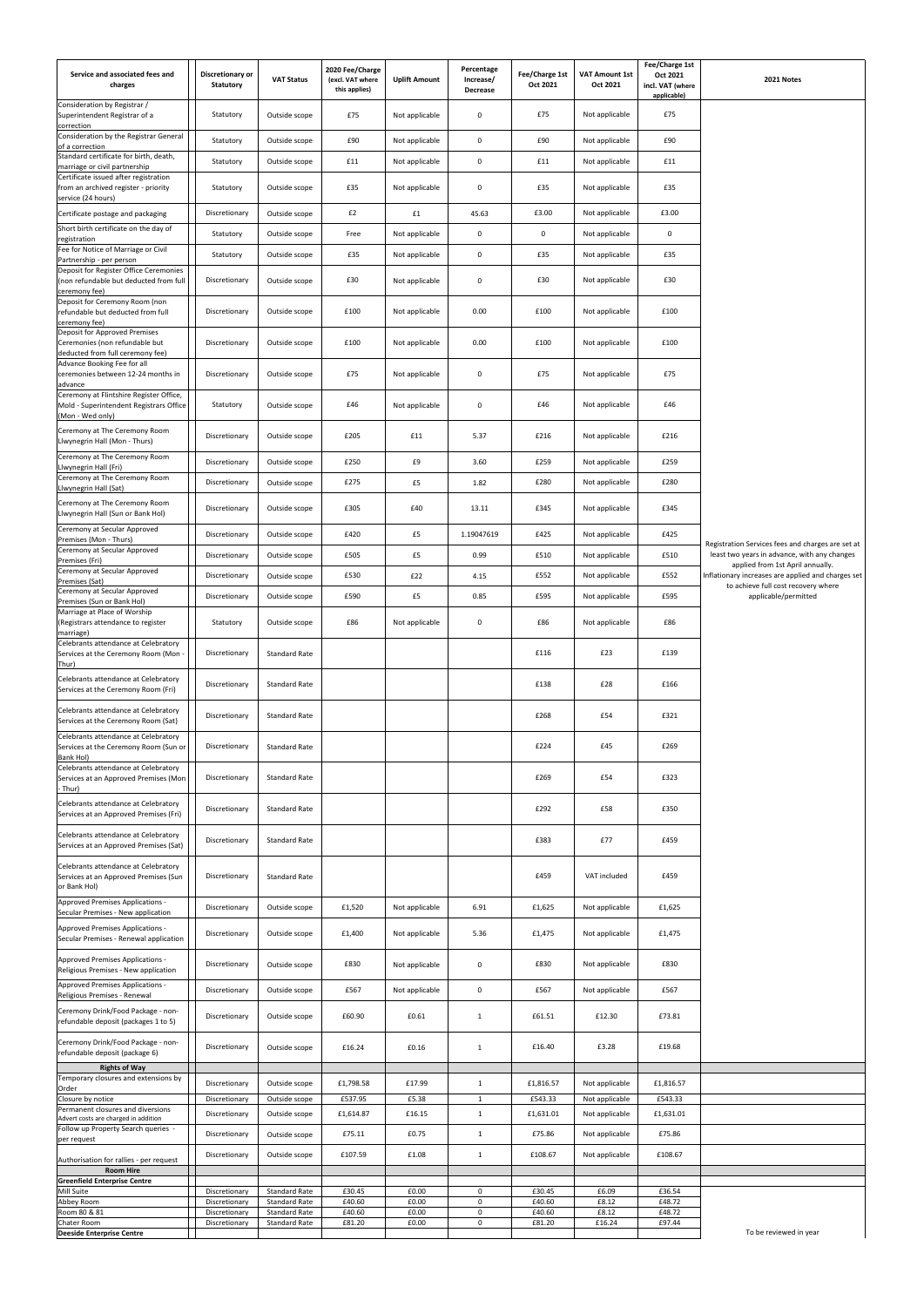| Service and associated fees and<br>charges                                                                                                                                                                                                                                                                                                                          | Discretionary or<br><b>Statutory</b> | <b>VAT Status</b>                            | 2020 Fee/Charge<br>(excl. VAT where<br>this applies) | <b>Uplift Amount</b>    | Percentage<br>Increase/<br>Decrease | Fee/Charge 1st<br>Oct 2021         | <b>VAT Amount 1st</b><br>Oct 2021                                         | Fee/Charge 1st<br>Oct 2021<br>incl. VAT (where<br>applicable) | 2021 Notes                                                                                                                                                                                                 |
|---------------------------------------------------------------------------------------------------------------------------------------------------------------------------------------------------------------------------------------------------------------------------------------------------------------------------------------------------------------------|--------------------------------------|----------------------------------------------|------------------------------------------------------|-------------------------|-------------------------------------|------------------------------------|---------------------------------------------------------------------------|---------------------------------------------------------------|------------------------------------------------------------------------------------------------------------------------------------------------------------------------------------------------------------|
| Gloucester Room                                                                                                                                                                                                                                                                                                                                                     | Discretionary                        | <b>Standard Rate</b>                         | £81.20                                               | £0.00                   | $\mathbf 0$                         | £81.20                             | £16.24                                                                    | £97.44                                                        |                                                                                                                                                                                                            |
| Meeting Room 1<br>Meeting Room 2                                                                                                                                                                                                                                                                                                                                    | Discretionary<br>Discretionary       | <b>Standard Rate</b><br><b>Standard Rate</b> | £30.45<br>£30.45                                     | £0.00<br>£0.00          | $\mathbf 0$<br>$\mathbf 0$          | £30.45<br>£30.45                   | £6.09<br>£6.09                                                            | £36.54<br>£36.54                                              |                                                                                                                                                                                                            |
| Meeting Room 33<br><b>Roundabout Sponsorship</b>                                                                                                                                                                                                                                                                                                                    | Discretionary                        | <b>Standard Rate</b>                         | £45.68                                               | £0.00                   | $\mathbf{0}$                        | £45.68                             | £9.14                                                                     | £54.81                                                        |                                                                                                                                                                                                            |
| Sponsorship of a Roundabout                                                                                                                                                                                                                                                                                                                                         | Discretionary                        | <b>Standard Rate</b>                         | £2,537.50                                            | £25.38                  | 1                                   | £2,562.88                          | £512.58                                                                   | £3,075.45                                                     |                                                                                                                                                                                                            |
| <b>Ship Sanitation Certificate</b><br>Up to 1,000 tonnes                                                                                                                                                                                                                                                                                                            | Statutory                            | Outside scope                                | £100                                                 | £5                      | 5.00                                | £105                               | Not applicable                                                            | £105                                                          |                                                                                                                                                                                                            |
| Up to 3,000 tonnes                                                                                                                                                                                                                                                                                                                                                  | Statutory                            | Outside scope                                | £135                                                 | £5                      | 3.70                                | £140                               | Not applicable                                                            | £140                                                          |                                                                                                                                                                                                            |
| Up to 10,000 tonnes<br>Up to 20,000 tonnes                                                                                                                                                                                                                                                                                                                          | Statutory<br>Statutory               | Outside scope<br>Outside scope               | £205<br>£265                                         | £5<br>£5                | 2.44<br>1.89                        | £210<br>£270                       | Not applicable<br>Not applicable                                          | £210<br>£270                                                  |                                                                                                                                                                                                            |
| Up to 30,000 tonnes                                                                                                                                                                                                                                                                                                                                                 | Statutory                            | Outside scope                                | £340                                                 | £5                      | 1.47                                | £345                               | Not applicable                                                            | £345                                                          |                                                                                                                                                                                                            |
| Over 30,000 tonnes<br>Vessels with 50 - 1000 persons                                                                                                                                                                                                                                                                                                                | Statutory                            | Outside scope                                | £400<br>£400                                         | £5<br>£5                | 1.25<br>1.25                        | £405<br>£405                       | Not applicable                                                            | £405<br>£405                                                  |                                                                                                                                                                                                            |
| Vessels with over 1000 persons                                                                                                                                                                                                                                                                                                                                      | Statutory<br>Statutory               | Outside scope<br>Outside scope               | £680                                                 | £10                     | 1.47                                | £690                               | Not applicable<br>Not applicable                                          | £690                                                          |                                                                                                                                                                                                            |
| Extensions<br><b>Skin Piercing Registration</b>                                                                                                                                                                                                                                                                                                                     | Statutory                            | Outside scope                                | £70                                                  | £5                      |                                     | £75                                | Not applicable                                                            | £75                                                           |                                                                                                                                                                                                            |
| Skin Piercing Registration - Premises                                                                                                                                                                                                                                                                                                                               | Discretionary                        | Outside scope                                | £131                                                 | £0                      | $\mathbf 0$                         | £131                               | Not applicable                                                            | £131                                                          |                                                                                                                                                                                                            |
| Skin Piercing Registration - Person                                                                                                                                                                                                                                                                                                                                 | Discretionary                        | Outside scope                                | £66                                                  | £0                      | $\mathbf 0$                         | £66                                | Not applicable                                                            | £66                                                           |                                                                                                                                                                                                            |
| <b>Social Care</b><br>Day Care - flat rate meal charge<br>Meals for residents if these are part of their<br>care are not subject to VAT.<br>VAT applies for employees, visitors and<br>residents where meals are not part of their                                                                                                                                  | Discretionary                        | Outside scope                                | £6                                                   | £0.50                   | 8.3                                 | £6.50                              | Not applicable                                                            | £6.50                                                         | Local inflation uplift applied based on full cost<br>recovery                                                                                                                                              |
| care<br>Non-residential Care (domiciliary) - Per<br>week                                                                                                                                                                                                                                                                                                            | Statutory                            | Outside scope                                | max. £100                                            | Not applicable          |                                     | max. £100                          | Not applicable                                                            | max. £100                                                     |                                                                                                                                                                                                            |
| Night care (non-residential) - per week                                                                                                                                                                                                                                                                                                                             | Statutory                            | Outside scope                                | max. £100                                            | Not applicable          |                                     | max. £100                          | Not applicable                                                            | max. £100                                                     | This is the maximum cost for non-residential care<br>and short term care stays that are no longer than<br>8 weeks. If service users have over £24,000 then<br>they will automatically pay this charge. Any |
| Adult placement scheme                                                                                                                                                                                                                                                                                                                                              | Statutory                            | Outside scope                                | max. £100                                            | Not applicable          |                                     | max. £100                          | Not applicable                                                            | max. £100                                                     | service user with capital less than this will be<br>financially assessed based on their ability to pay.                                                                                                    |
| Short-term care (Stays less than 8<br>weeks)                                                                                                                                                                                                                                                                                                                        | Statutory                            | Outside scope                                | max. £100                                            | Not applicable          |                                     | max. £100                          | Not applicable                                                            | max. £100                                                     |                                                                                                                                                                                                            |
| Residential care - Local Authority                                                                                                                                                                                                                                                                                                                                  | Statutory                            | Outside scope                                | £583                                                 | Not applicable          | 0.00                                | £583.44                            | Not applicable                                                            | £583.44                                                       |                                                                                                                                                                                                            |
| Residential EMI care - Local Authority                                                                                                                                                                                                                                                                                                                              | Statutory                            | Outside scope                                | £608                                                 | Not applicable          | 0.00                                | £607.53                            | Not applicable                                                            | £607.53                                                       | If an individual has capital in excess of £50,000<br>then they are required to fund their own care                                                                                                         |
| Nursing                                                                                                                                                                                                                                                                                                                                                             | Statutory                            | Outside scope                                | £632                                                 | Not applicable          |                                     | £631.64                            | Not applicable                                                            | £631.64                                                       | home fees. Any service user with capital less<br>than this will be financially assessed based on                                                                                                           |
| <b>EMI Nursing</b>                                                                                                                                                                                                                                                                                                                                                  | Statutory                            | Outside scope                                | £668                                                 | Not applicable          |                                     | £667.80                            | Not applicable                                                            | £667.80                                                       | their ability to pay.                                                                                                                                                                                      |
| Temporary Residential Care - Local<br>Authority/Private                                                                                                                                                                                                                                                                                                             | Statutory                            | Outside scope                                | £0                                                   | Not applicable<br>£0.25 |                                     | £0                                 | Not applicable                                                            | £0                                                            |                                                                                                                                                                                                            |
| Day Centre full day<br>Day Centre half day                                                                                                                                                                                                                                                                                                                          | Discretionary<br>Discretionary       | Outside scope<br>Outside scope               | £25.26<br>£12.63                                     | £0.13                   | $\mathbf{1}$<br>$\mathbf{1}$        | £25.51<br>£12.76                   | Not applicable<br>Not applicable                                          | £25.51<br>£12.76                                              | Local inflation uplift applied based on full cost<br>recovery                                                                                                                                              |
| Deferred Payment Agreed Charges -<br>Valuations (one-off)                                                                                                                                                                                                                                                                                                           | Discretionary                        | Outside scope                                | £85                                                  | Not applicable          | $\pmb{0}$                           | £85                                | Not applicable                                                            | £85                                                           |                                                                                                                                                                                                            |
| Deferred Payment Agreed Charges -                                                                                                                                                                                                                                                                                                                                   | Discretionary                        | Outside scope                                | £400                                                 | Not applicable          | $\mathbf 0$                         | £400                               | Not applicable                                                            | £400                                                          |                                                                                                                                                                                                            |
| Legal Fees (one-off)<br>Deferred Payment Agreed Charges - Set                                                                                                                                                                                                                                                                                                       |                                      |                                              |                                                      |                         |                                     |                                    |                                                                           |                                                               |                                                                                                                                                                                                            |
| Up Fees (one-off)                                                                                                                                                                                                                                                                                                                                                   | Discretionary                        | Outside scope                                | £250                                                 | Not applicable          | $\mathbf 0$                         | £250                               | Not applicable                                                            | £250                                                          |                                                                                                                                                                                                            |
| Deferred Payment Agreed Charges -<br>Annual Administration Fee                                                                                                                                                                                                                                                                                                      | Discretionary                        | Outside scope                                | £92                                                  | Not applicable          | $\mathbf 0$                         | £92                                | Not applicable                                                            | £92                                                           |                                                                                                                                                                                                            |
| Deferred Payment Agreed Charges -<br>nterest Charge                                                                                                                                                                                                                                                                                                                 | Discretionary                        | Outside scope                                | 0.15% above<br>the 'relevant rate                    | Not applicable          |                                     | 0.15% above<br>the 'relevant rate' | Not applicable                                                            | $0.15%$ above<br>the 'relevant rate'                          |                                                                                                                                                                                                            |
| Interest will be charged from day 1 of the Deferred Payment Agreement and will be<br>compounded plus an additional charge of 0.15% above the 'relevant rate'. The relevant<br>rate is the Market Gilt Rate which is provided on the Determinants of the fiscal forecast<br>table which can be accessed on the following website: http://budgetresponsibility.org.uk |                                      |                                              |                                                      |                         |                                     |                                    |                                                                           |                                                               |                                                                                                                                                                                                            |
| Telecare Monitoring Charge - per week                                                                                                                                                                                                                                                                                                                               | Discretionary                        | Exempt                                       | £2.00                                                | Not applicable          | 0                                   | £2                                 | Not applicable                                                            | £2                                                            | Recommend annual inflation uplift applied every<br>three years - first uplift Oct 2022                                                                                                                     |
| Telecare Installation Cost (on-off)<br>Only applicable to individuals who require<br>Telecare and have no other social care<br>าeeds                                                                                                                                                                                                                                | Discretionary                        | Exempt                                       | £50.75                                               | £0.51                   | 1                                   | £51.26                             | Not applicable                                                            | £51.26                                                        | Normative 1% unflation uplift applied in line with<br>the Council's Income Generation Policy                                                                                                               |
| Court of Protection fees - Set up fee<br>(One off)                                                                                                                                                                                                                                                                                                                  | Statutory                            | Outside scope                                | £745                                                 | Not applicable          | 0                                   | £745                               | Not applicable                                                            | £745                                                          |                                                                                                                                                                                                            |
| Court of Protection fees - Annual<br>Management Fee                                                                                                                                                                                                                                                                                                                 | Statutory                            | Outside scope                                | £650                                                 | Not applicable          | $\mathbf 0$                         | £650                               | Not applicable                                                            | £650                                                          | All Court Of Protection fees are set by the Office<br>of the Public Guardian                                                                                                                               |
| Court of Protection fees - Preparation<br>and Lodgement of COP Report                                                                                                                                                                                                                                                                                               | Statutory                            | Outside scope                                | £216                                                 | Not applicable          | $\mathbf 0$                         | £216                               | Not applicable                                                            | £216                                                          |                                                                                                                                                                                                            |
| Court of Protection fees - Annual<br>Property Management Fee                                                                                                                                                                                                                                                                                                        | Statutory                            | Outside scope                                | £300                                                 | Not applicable          | $\mathbf 0$                         | £300                               | Not applicable<br>Annual fees are 3.5% of balance held in all accounts on | £300                                                          |                                                                                                                                                                                                            |
| Court of Protection fees - Capital Under<br>16k<br>Training - non-attendance charge half                                                                                                                                                                                                                                                                            | Statutory                            | Outside scope                                | N/A                                                  | Not applicable          | $\mathbf 0$                         |                                    | the anniversary of the order                                              |                                                               |                                                                                                                                                                                                            |
| day<br>Training - non-attendance charge full                                                                                                                                                                                                                                                                                                                        | Discretionary                        | Outside scope                                | £25.38                                               | £0.25                   | $\mathbf{1}$                        | £25.63                             | Not applicable                                                            | £25.63                                                        | Normative 1% unflation uplift applied in line with<br>the Council's Income Generation Policy                                                                                                               |
| day                                                                                                                                                                                                                                                                                                                                                                 | Discretionary                        | Outside scope                                | £50.75                                               | £0.51                   | $\mathbf{1}$                        | £51.26                             | Not applicable                                                            | £51.26                                                        |                                                                                                                                                                                                            |
| <b>Stray Dogs</b><br>Return direct to Owners                                                                                                                                                                                                                                                                                                                        | Discretionary                        | Outside scope                                | £30.45                                               | £0.30                   | $\mathbf{1}$                        | £30.75                             | Not applicable                                                            | £30.75                                                        |                                                                                                                                                                                                            |
| Kennel fees (per day)                                                                                                                                                                                                                                                                                                                                               | Discretionary                        | <b>Standard Rate</b>                         | £38.06                                               | £0.38                   | $\mathbf{1}$                        | £38.44                             | £7.69                                                                     | £46.13                                                        |                                                                                                                                                                                                            |
| <b>Street Naming and Numbering</b>                                                                                                                                                                                                                                                                                                                                  |                                      |                                              |                                                      |                         |                                     |                                    |                                                                           |                                                               |                                                                                                                                                                                                            |
| House Name Change<br>Re-name of street where requested by                                                                                                                                                                                                                                                                                                           | Discretionary                        | Outside scope                                | £70                                                  | £0.70                   | 1                                   | £70.70                             | Not applicable                                                            | £70.70                                                        |                                                                                                                                                                                                            |
| residents<br>Plus £36 per additional property                                                                                                                                                                                                                                                                                                                       | Discretionary                        | Outside scope                                | £112                                                 | £1.12                   | $\mathbf{1}$                        | £113.12                            | Not applicable                                                            | £113.12                                                       |                                                                                                                                                                                                            |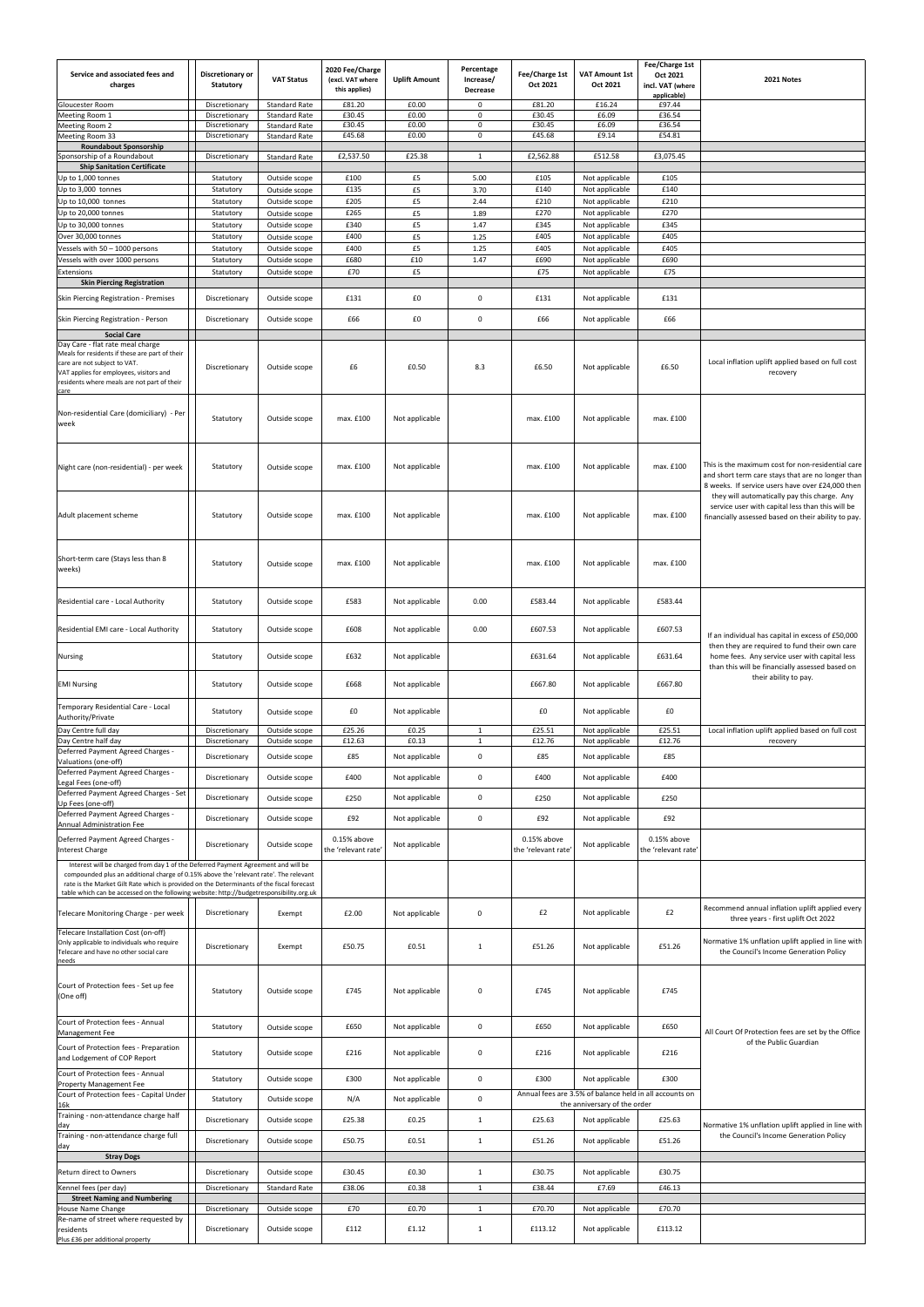| Service and associated fees and<br>charges                                                                                                                                                                                                                                                                                                   | Discretionary or<br><b>Statutory</b> | <b>VAT Status</b>              | 2020 Fee/Charge<br>(excl. VAT where<br>this applies)                  | <b>Uplift Amount</b> | Percentage<br>Increase/<br>Decrease | Fee/Charge 1st<br>Oct 2021                                            | <b>VAT Amount 1st</b><br>Oct 2021                                                             | Fee/Charge 1st<br>Oct 2021<br>incl. VAT (where<br>applicable)         | 2021 Notes                                                                                                                                                                                                       |
|----------------------------------------------------------------------------------------------------------------------------------------------------------------------------------------------------------------------------------------------------------------------------------------------------------------------------------------------|--------------------------------------|--------------------------------|-----------------------------------------------------------------------|----------------------|-------------------------------------|-----------------------------------------------------------------------|-----------------------------------------------------------------------------------------------|-----------------------------------------------------------------------|------------------------------------------------------------------------------------------------------------------------------------------------------------------------------------------------------------------|
| Re-numbering Houses/Buildings<br>Plus £36 per additional property<br>Confirmation of addresses for                                                                                                                                                                                                                                           | Discretionary<br>Discretionary       | Outside scope<br>Outside scope | £112<br>£35                                                           | £1.12<br>£0.35       | $\mathbf{1}$<br>$\mathbf{1}$        | £113.12<br>£35.35                                                     | Not applicable<br>Not applicable                                                              | £113.12<br>£35.35                                                     |                                                                                                                                                                                                                  |
| Conveyancing purposes<br>Conversion of Buildings to form<br>Dwelling/Flats                                                                                                                                                                                                                                                                   | Discretionary                        | Outside scope                  | £100                                                                  | £1.00                | $\mathbf{1}$                        | £101.00                                                               | Not applicable                                                                                | £101.00                                                               |                                                                                                                                                                                                                  |
| Plus £10 per additional unit<br>New road                                                                                                                                                                                                                                                                                                     |                                      |                                |                                                                       |                      |                                     |                                                                       |                                                                                               |                                                                       |                                                                                                                                                                                                                  |
| Single Dwelling, Self Build plots on<br>existing Road/Street<br>Plus £10 per additional unit                                                                                                                                                                                                                                                 | Discretionary                        | Outside scope                  | £100                                                                  | £1.00                | $\mathbf{1}$                        | £101.00                                                               | Not applicable                                                                                | £101.00                                                               |                                                                                                                                                                                                                  |
| New Development 2-5 plots<br>Plus £25 per additional unit                                                                                                                                                                                                                                                                                    | Discretionary                        | Outside scope                  | £150                                                                  | £1.50                | $\mathbf{1}$                        | £151.50                                                               | Not applicable                                                                                | £151.50                                                               |                                                                                                                                                                                                                  |
| New Development 6-10 plots<br>Plus £20 per additional unit                                                                                                                                                                                                                                                                                   | Discretionary                        | Outside scope                  | £250                                                                  | £2.50                | $\mathbf{1}$                        | £252.50                                                               | Not applicable                                                                                | £252.50                                                               |                                                                                                                                                                                                                  |
| New Development over 10 plots<br>Plus £15 per additional unit<br>Industrial - Allocation of addresses to                                                                                                                                                                                                                                     | Discretionary                        | Outside scope                  | £500                                                                  | £5.00                | $\mathbf{1}$                        | £505.00                                                               | Not applicable                                                                                | £505.00                                                               |                                                                                                                                                                                                                  |
| commercial units (1 unit)<br>Plus £25 per additional unit<br><b>Sustainable Drainage Systems (SuDS)</b>                                                                                                                                                                                                                                      | Discretionary                        | Outside scope                  | £150.00                                                               | £1.50                | $\mathbf{1}$                        | £151.50                                                               | Not applicable                                                                                | £151.50                                                               |                                                                                                                                                                                                                  |
| <b>Pre-Application</b><br><b>Early Engagement Advice</b>                                                                                                                                                                                                                                                                                     | Discretionary                        | Outside scope                  | Free                                                                  | Not applicable       | $\mathbf 0$                         | Free                                                                  | Not applicable                                                                                | Free                                                                  |                                                                                                                                                                                                                  |
| Detailed advice and review                                                                                                                                                                                                                                                                                                                   |                                      |                                |                                                                       |                      |                                     |                                                                       |                                                                                               |                                                                       |                                                                                                                                                                                                                  |
| Single dwelling (householder)<br>0.01 to 0.5 hectare                                                                                                                                                                                                                                                                                         | Discretionary<br>Discretionary       | Outside scope<br>Outside scope | £100<br>£200                                                          | £1.00<br>£2.00       | 1<br>$\mathbf{1}$                   | £101.00<br>£202.00                                                    | Not applicable<br>Not applicable                                                              | £101.00<br>£202.00                                                    |                                                                                                                                                                                                                  |
| >0.5 to 1.0 hectare<br>>1.0 to 5.0 hectare                                                                                                                                                                                                                                                                                                   | Discretionary<br>Discretionary       | Outside scope<br>Outside scope | £400<br>£600                                                          | £4.00<br>£6.00       | $\mathbf{1}$<br>$\mathbf{1}$        | £404.00<br>£606.00                                                    | Not applicable<br>Not applicable                                                              | £404.00<br>£606.00                                                    |                                                                                                                                                                                                                  |
| >5.0 hectare                                                                                                                                                                                                                                                                                                                                 | Discretionary                        | Outside scope                  | £1,000                                                                | £10.00               | $\mathbf{1}$                        | £1,010.00                                                             | Not applicable                                                                                | £1,010.00                                                             |                                                                                                                                                                                                                  |
| Additional Services (per hour)                                                                                                                                                                                                                                                                                                               | Discretionary                        | Outside scope                  | £40                                                                   | £0.40                | $\mathbf{1}$                        | £40.40                                                                | Not applicable                                                                                | £40.40                                                                |                                                                                                                                                                                                                  |
| <b>Sustainable Drainage Systems (SuDS)</b>                                                                                                                                                                                                                                                                                                   |                                      |                                |                                                                       |                      |                                     |                                                                       |                                                                                               |                                                                       |                                                                                                                                                                                                                  |
| Application                                                                                                                                                                                                                                                                                                                                  | Statutory                            | Outside scope                  | N/A                                                                   | Not applicable       |                                     |                                                                       | Fees are set in legislation:<br>http://www.legislation.gov.uk/wsi/2018/1075/contents/<br>made |                                                                       |                                                                                                                                                                                                                  |
| <b>Talks and Presentations</b><br>Environmental Health, Trading                                                                                                                                                                                                                                                                              | Discretionary                        |                                | £68.01                                                                | £0.68                | $\mathbf{1}$                        | £68.69                                                                | Not applicable                                                                                | £68.69                                                                |                                                                                                                                                                                                                  |
| <b>Standards and Licensing</b><br><b>Trading Standards</b>                                                                                                                                                                                                                                                                                   |                                      | Outside scope                  |                                                                       |                      |                                     |                                                                       |                                                                                               |                                                                       |                                                                                                                                                                                                                  |
| <b>Measuring Instruments Directive</b>                                                                                                                                                                                                                                                                                                       |                                      |                                |                                                                       |                      |                                     |                                                                       |                                                                                               |                                                                       |                                                                                                                                                                                                                  |
| Automatic discontinuous totalisers,<br>automatic rail weighbridges, automatic<br>catchweighers, automatic gravimetric<br>filling instruments and beltweighers<br>Hourly Rate                                                                                                                                                                 | Statutory                            | <b>Standard Rate</b>           | £68.01                                                                | £22.33               | 32.83340685                         | £90.34                                                                | £18.07                                                                                        | £108.41                                                               | In year change 2020/21<br>Minimum one hour. In order to reflect additional<br>cost associated with examination, testing and<br>documentation, and maintenance of MID<br>Notified Body Status, certain classes of |
| Cold water meters<br>Hourly rate                                                                                                                                                                                                                                                                                                             | Statutory                            | Standard Rate                  | £68.01                                                                | £22.33               | 32.83340685                         | £90.34                                                                | £18.07                                                                                        | £108.41                                                               | instrument covered by MID will be subject to<br>additional charges.                                                                                                                                              |
| Measuring instruments for liquid fuel<br>and lubricants                                                                                                                                                                                                                                                                                      | Statutory                            | <b>Standard Rate</b>           | 10% surcharge on<br>top of officer<br>hourly rate<br>(minimum 1 hour) |                      |                                     | 10% surcharge on<br>top of officer<br>hourly rate<br>(minimum 1 hour) |                                                                                               | 10% surcharge on<br>top of officer<br>hourly rate<br>(minimum 1 hour) | Verification under Measuring Instruments<br>Directive (MID) 2004/22 EC                                                                                                                                           |
| Measuring instruments for liquid fuel<br>delivered from road tankers                                                                                                                                                                                                                                                                         | Statutory                            | <b>Standard Rate</b>           | 10% surcharge on<br>top of officer<br>hourly rate<br>(minimum 1 hour) |                      |                                     | 10% surcharge on<br>top of officer<br>hourly rate<br>(minimum 1 hour) |                                                                                               | 10% surcharge on<br>top of officer<br>hourly rate<br>(minimum 1 hour) |                                                                                                                                                                                                                  |
| <b>Special Weighing and Measuring</b><br>Equipment                                                                                                                                                                                                                                                                                           |                                      |                                |                                                                       |                      |                                     |                                                                       |                                                                                               |                                                                       |                                                                                                                                                                                                                  |
| Examining, testing, certifying, stamping,<br>authorising or reporting on special<br>weighing or measuring equipment at<br>the place where the service is provided.<br>1. Automatic or totalising weighing<br>machines<br>2. Equipment designed to weigh loads<br>in motion<br>3. Bulk<br>Hourly rate<br><b>Weighing Instruments Non-NAWI</b> | Statutory                            | <b>Standard Rate</b>           | £68.01                                                                | £22.33               | 32.8358209                          | £90.34                                                                | £18.07                                                                                        | £108.40                                                               | In year changes<br>Additional charges for officer travel time and<br>equipment hire may apply where necessary.<br>Verification under Measuring Instruments<br>Directive (MID) 2004/22 EC                         |
| Not exceeding 1 tonne - per item                                                                                                                                                                                                                                                                                                             | Statutory                            | <b>Standard Rate</b>           | £70.91                                                                | £0.50                | 0.71                                | £71.41                                                                | £14.28                                                                                        | £85.69                                                                |                                                                                                                                                                                                                  |
| Exceeding 1 tonne to 10 tonne - per<br>item                                                                                                                                                                                                                                                                                                  | Statutory                            | Standard Rate                  | £114.87                                                               | £0.80                | 0.70                                | £115.67                                                               | £23.13                                                                                        | £138.80                                                               | Verification under Measuring Instruments                                                                                                                                                                         |
| Exceeding 10 tonnes                                                                                                                                                                                                                                                                                                                          | Statutory                            | Standard Rate                  | £239.90                                                               | £1.68                | 0.70                                | £241.58                                                               | £48.32                                                                                        | £289.90                                                               | Directive (MID) 2004/22 EC                                                                                                                                                                                       |
| <b>Weighing Instruments NAWI</b><br>Not exceeding 1 tonne - per item                                                                                                                                                                                                                                                                         | Statutory                            | <b>Standard Rate</b>           | £118.03                                                               | £0.83                | 0.70                                | £118.86                                                               | £23.77                                                                                        | £142.63                                                               |                                                                                                                                                                                                                  |
| Exceeding 1 tonne to 10 tonne - per                                                                                                                                                                                                                                                                                                          | Statutory                            | <b>Standard Rate</b>           | £182.67                                                               | £1.28                | 0.70                                | £183.95                                                               | £36.79                                                                                        | £220.74                                                               | VAT will be charged for initial verifications, re-                                                                                                                                                               |
| item<br>Exceeding 10 tonnes - per item                                                                                                                                                                                                                                                                                                       | Statutory                            | Standard Rate                  | £399.88                                                               | £2.80                | 0.70                                | £402.68                                                               | £80.54                                                                                        | £483.22                                                               | verification work will be charged at outside of<br>scope                                                                                                                                                         |
| When testing instruments<br>incorporating remote display or<br>printing facilities, and where<br>completion of the test requires a<br>second person or a second series of<br>tests by the same person, an additional<br>fee may be charged<br><b>Measuring Instruments for Liquid Fuel</b>                                                   | Statutory                            | <b>Standard Rate</b>           | 50% surcharge on<br>officer hourly rate<br>plus travel costs          |                      |                                     | 50% surcharge on<br>officer hourly rate<br>plus travel costs          | <b>Standard Rate</b>                                                                          | 50% surcharge on<br>officer hourly rate<br>plus travel costs          |                                                                                                                                                                                                                  |
| and Lubricants                                                                                                                                                                                                                                                                                                                               |                                      |                                |                                                                       |                      |                                     |                                                                       |                                                                                               |                                                                       |                                                                                                                                                                                                                  |
| Single/multi-outlets (nozzles):<br>First nozzle tested, per site                                                                                                                                                                                                                                                                             | Statutory                            | <b>Standard Rate</b>           | £132.99                                                               | £0.93                | 0.70                                | £133.92                                                               | £26.78                                                                                        | £160.70                                                               |                                                                                                                                                                                                                  |
| Each additional nozzle tested<br>Testing of peripheral electronic                                                                                                                                                                                                                                                                            | Statutory<br>Statutory               | Standard Rate<br>Standard Rate | £81.70<br>£68                                                         | £0.57<br>£22.33      | 0.70<br>32.83                       | £82.27<br>£90.34                                                      | £16.45<br>£18.07                                                                              | £98.72<br>£108.41                                                     | Additional charges for officer travel time and                                                                                                                                                                   |
| equipment on a separate visit (per site)                                                                                                                                                                                                                                                                                                     |                                      |                                |                                                                       |                      |                                     |                                                                       |                                                                                               |                                                                       | equipment hire may apply where necessary.                                                                                                                                                                        |